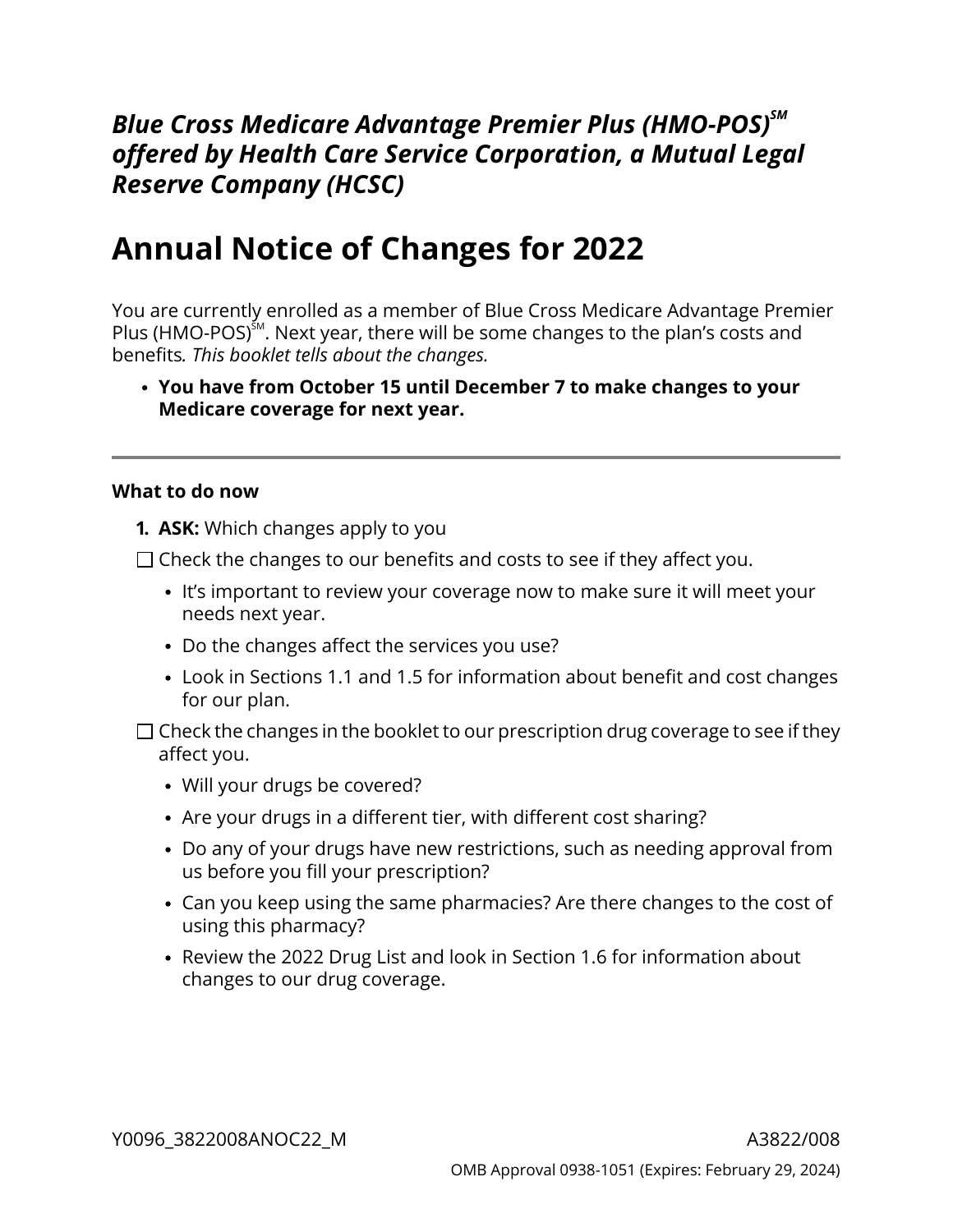Your drug costs may have risen since last year. Talk to your doctor about lower cost alternatives that may be available for you; this may save you in annual out-of-pocket costs throughout the year. To get additional information on drug prices visit [go.medicare.gov/drugprices,](https://go.medicare.gov/drugprices) and click the "dashboards" link in the middle of the second Note toward the bottom of the page. These dashboards highlight which manufacturers have been increasing their prices and also show other year-to-year drug price information. Keep in mind that your plan benefits will determine exactly how much your own drug costs may change.

 $\square$  Check to see if your doctors and other providers will be in our network next year.

- Are your doctors, including specialists you see regularly, in our network?
- What about the hospitals or other providers you use?
- Look in Section [1.3](#page-9-0) for information about our *Provider Directory*.
- $\Box$  Think about your overall health care costs.
	- How much will you spend out-of-pocket for the services and prescription drugs you use regularly?
	- How much will you spend on your premium and deductibles?
	- How do your total plan costs compare to other Medicare coverage options?

 $\Box$  Think about whether you are happy with our plan.

**2. COMPARE:** Learn about other plan choices

 $\Box$  Check coverage and costs of plans in your area.

- Use the personalized search feature on the Medicare Plan Finder at [www.medicare.gov/plan-compare](http://www.medicare.gov/plan-compare) website.
- Review the list in the back of your Medicare & You 2022 handbook.
- Look in Section [3.2](#page-18-0) to learn more about your choices.
- $\Box$  Once you narrow your choice to a preferred plan, confirm your costs and coverage on the plan's website.
- **3. CHOOSE:** Decide whether you want to change your plan
	- If you don't join another plan by December 7, 2021, you will be enrolled in Blue Cross Medicare Advantage Premier Plus (HMO-POS).
	- To change to a **different plan** that may better meet your needs, you can switch plans between October 15 and December 7.
- **4. ENROLL:** To change plans, join a plan between **October 15 and December 7, 2021**
	- If you don't join another plan by **December 7, 2021**, you will be enrolled in Blue Cross Medicare Advantage Premier Plus (HMO-POS).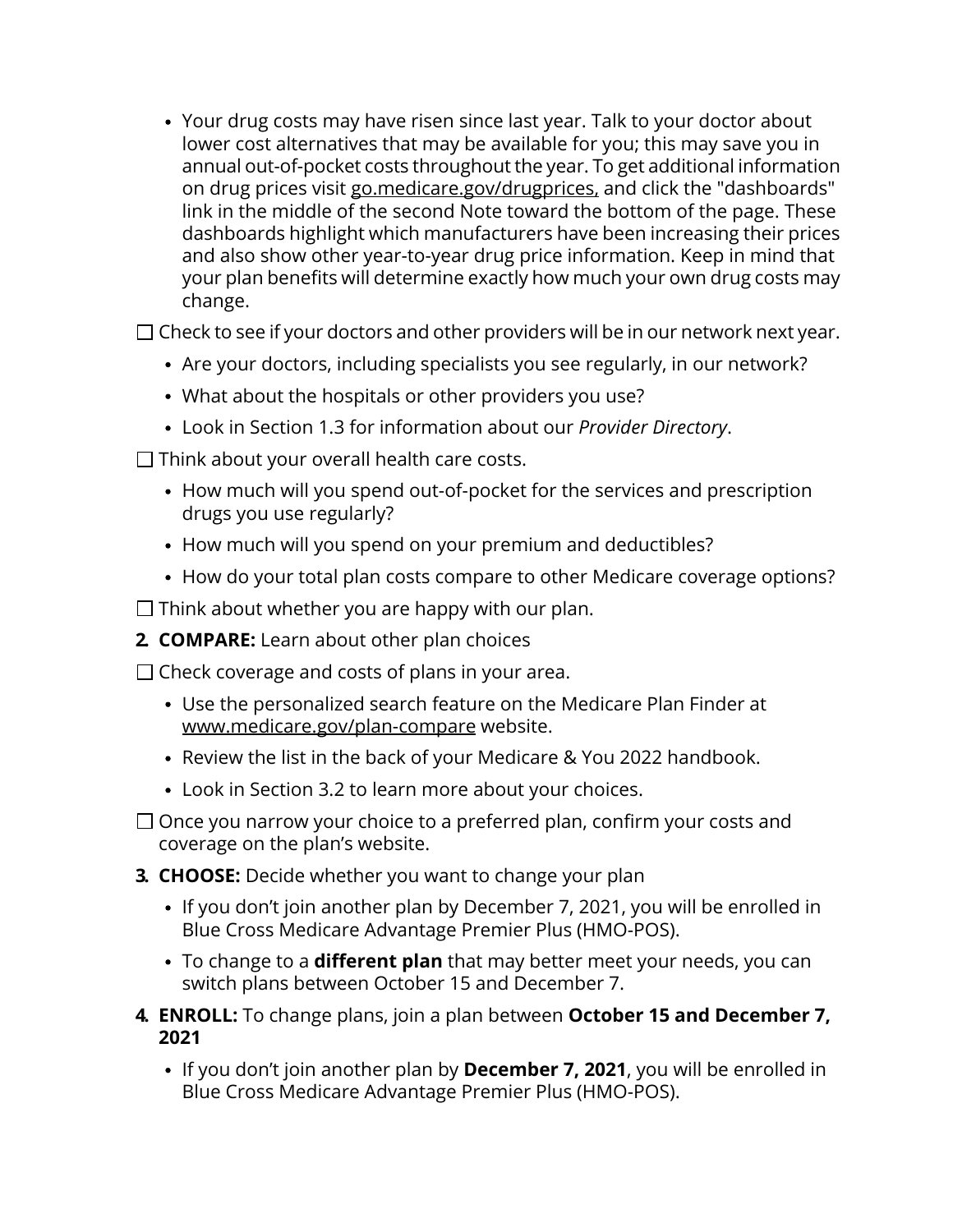If you join another plan by **December 7, 2021**, your new coverage will start on **January 1, 2022**. You will be automatically disenrolled from your current plan.

### **Additional Resources**

- This document is available for free in Spanish.
- ATTENTION: If you speak Spanish, language assistance services, free of charge, are available to you. Call Customer Service at 1-877-774-8592 (TTY only, call 711) for more information.
- ATENCIÓN: Si habla español, tiene a su disposición servicios gratuitos de asistencia lingüística. Llame a Servicio al Cliente al 1-877-774-8592 (TTY 711) para recibir más información.
- Please contact our Customer Service number at 1-877-774-8592 for additional information. (TTY users should call 711.) Hours are 8:00 a.m. – 8:00 p.m., local time, 7 days a week. If you are calling from April 1 through September 30, alternate technologies (for example, voicemail) will be used on weekends and holidays.
- Para obtener más información por favor póngase en contacto con nuestro número de servicio al cliente en 1-877-774-8592. (Usuarios de TTY deben llamar al 711.) El horario es de 8:00 – 20:00, hora de local, 7 días a la semana. Si usted está llamando desde el 1 de abril hasta el 30 de septiembre, tecnologías alternativas (por ejemplo, correo de voz) se utilizarán los fines de semana y festivos.
- Please contact Blue Cross Medicare Advantage Premier Plus (HMO-POS) if you need this information in another language or format (Spanish, braille, large print or alternate formats).
- **Coverage under this Plan qualifies as Qualifying Health Coverage (QHC)** and satisfies the Patient Protection and Affordable Care Act's (ACA) individual shared responsibility requirement. Please visit the Internal Revenue Service (IRS) website at [www.irs.gov/Affordable-Care-Act/Individuals-and-Families](http://www.irs.gov/Affordable-Care-Act/Individuals-and-Families) for more information.

### **About Blue Cross Medicare Advantage Premier Plus (HMO-POS)**

- HMO and HMO-POS plans provided by Health Care Service Corporation, a Mutual Legal Reserve Company (HCSC). HMO plans provided by Illinois Blue Cross Blue Shield Insurance Company (ILBCBSIC). HCSC and ILBCBSIC are Independent Licensees of the Blue Cross and Blue Shield Association. HCSC and ILBCBSIC are Medicare Advantage organizations with a Medicare contract. Enrollment in HCSC's and ILBCBSIC's plans depends on contract renewal.
- When this booklet says "we," "us," or "our," it means Health Care Service Corporation, a Mutual Legal Reserve Company (HCSC). When it says "plan" or "our plan," it means Blue Cross Medicare Advantage Premier Plus (HMO-POS).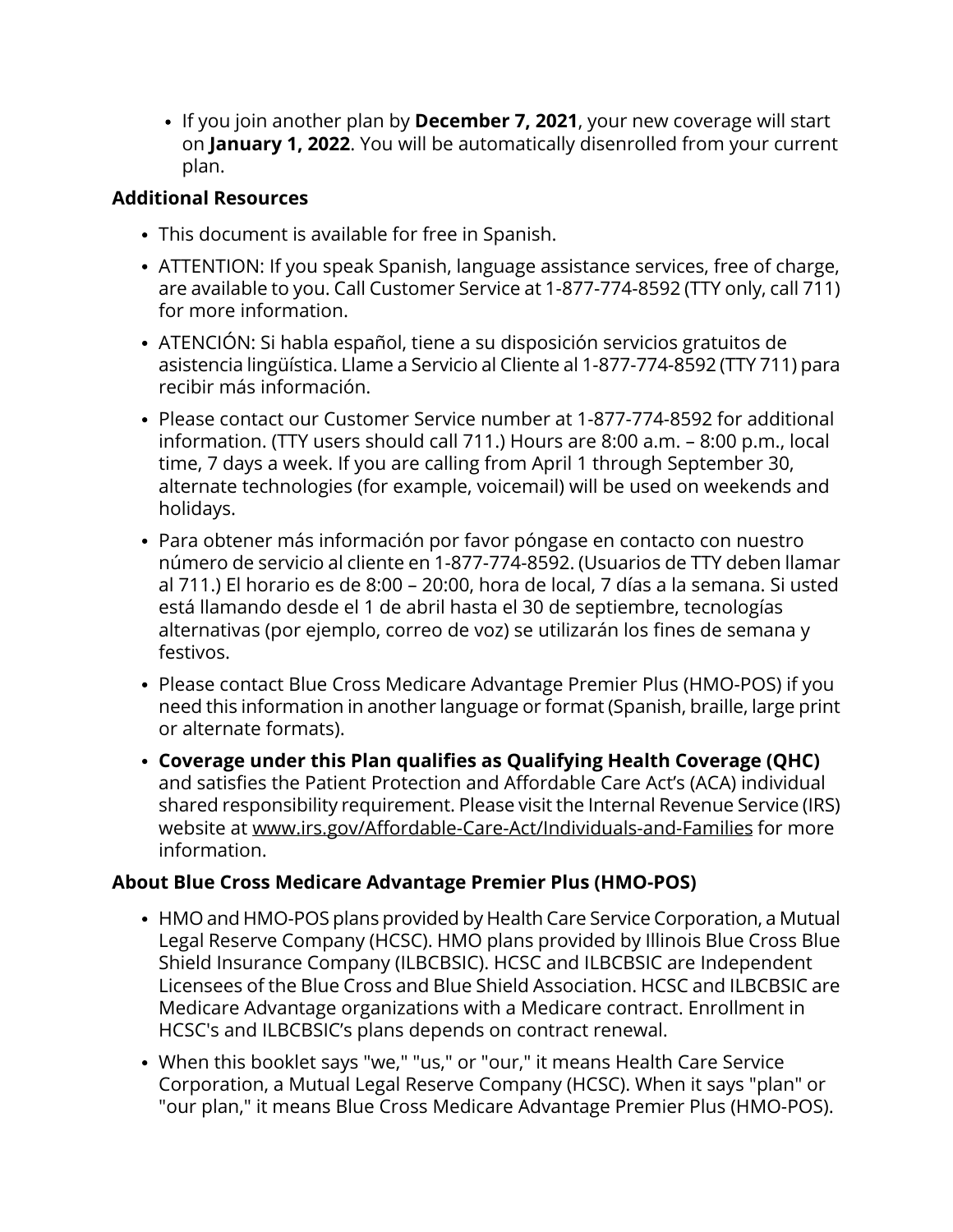### <span id="page-3-0"></span>**Summary of Important Costs for 2022**

The table below compares the 2021 costs and 2022 costs for Blue Cross Medicare Advantage Premier Plus (HMO-POS) in several important areas. **Please note this is only a summary of changes**. A copy of the *Evidence of Coverage* is located on our website at [getblueil.com/mapd](https://www.bcbsil.com/medicare/blue-cross-medicare-options/mapd). You may also call Customer Service to ask us to mail you an *Evidence of Coverage*.

| Cost                                                                                                                                                               | 2021 (this year)                                                                                                                                                                                             | 2022 (next year)                                                                                                                                                                                             |
|--------------------------------------------------------------------------------------------------------------------------------------------------------------------|--------------------------------------------------------------------------------------------------------------------------------------------------------------------------------------------------------------|--------------------------------------------------------------------------------------------------------------------------------------------------------------------------------------------------------------|
| Monthly plan premium*<br>* Your premium may be<br>higher or lower than this<br>amount. See Section 1.1<br>for details.                                             | \$83                                                                                                                                                                                                         | \$83                                                                                                                                                                                                         |
| <b>Maximum out-of-pocket</b><br>amount<br>This is the <u>most</u> you will<br>pay out-of-pocket for your<br>covered services.<br>(See Section 1.2 for<br>details.) | <b>In-Network</b><br>\$4,500                                                                                                                                                                                 | <b>In-Network</b><br>\$2,900                                                                                                                                                                                 |
| <b>Doctor office visits</b>                                                                                                                                        | <b>In-Network</b><br><b>Primary care visits:</b><br>\$0 copay per visit<br><b>Specialist visits:</b><br>\$35 copay per visit<br><b>Out-of-Network</b><br><b>Primary care visits:</b><br>\$60 copay per visit | <b>In-Network</b><br><b>Primary care visits:</b><br>\$0 copay per visit<br><b>Specialist visits:</b><br>\$30 copay per visit<br><b>Out-of-Network</b><br><b>Primary care visits:</b><br>\$60 copay per visit |
|                                                                                                                                                                    | <b>Specialist visits:</b><br>\$75 copay per visit                                                                                                                                                            | <b>Specialist visits:</b><br>\$75 copay per visit                                                                                                                                                            |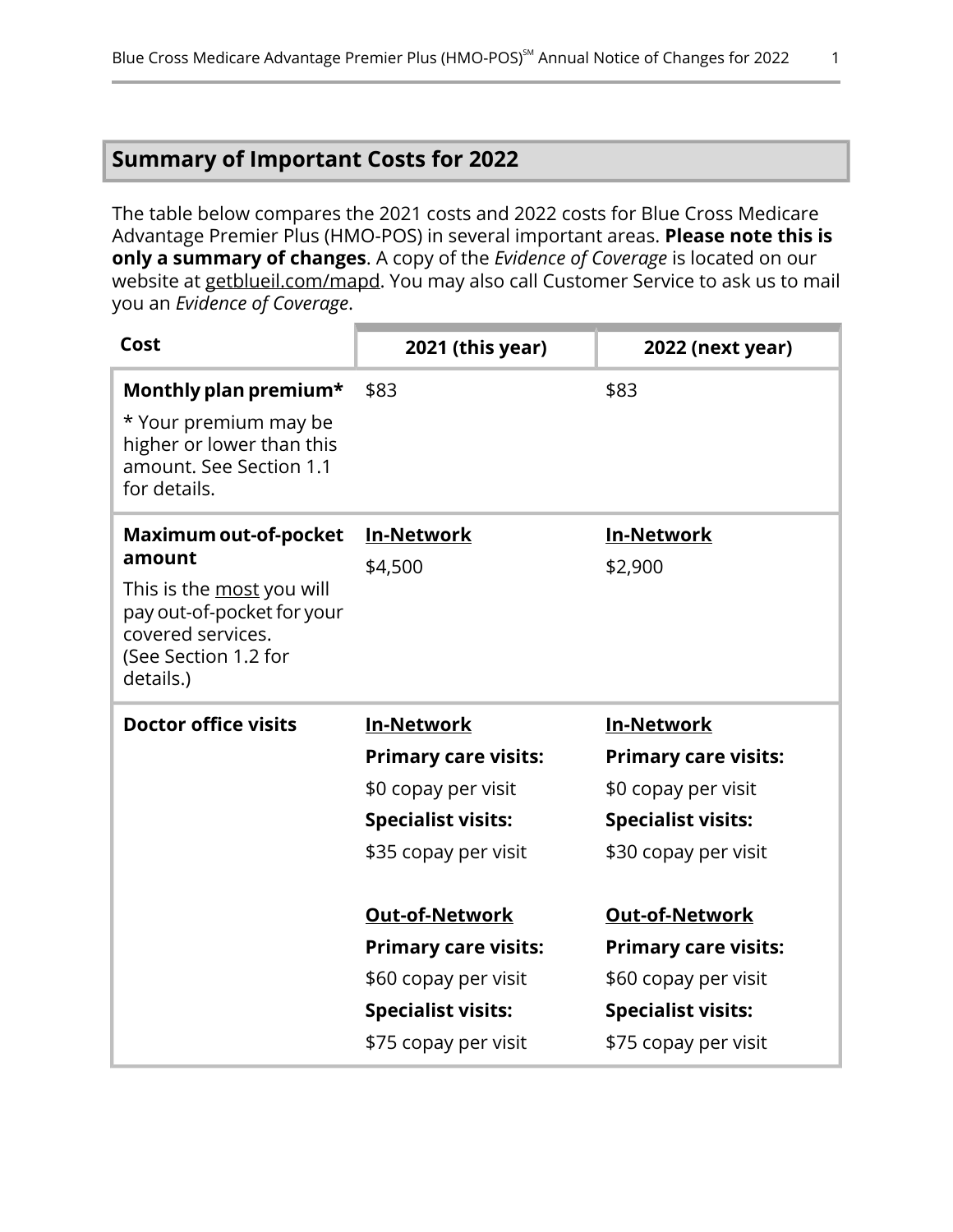| Cost                                                                                                    | 2021 (this year)                                                             | 2022 (next year)                                                             |
|---------------------------------------------------------------------------------------------------------|------------------------------------------------------------------------------|------------------------------------------------------------------------------|
| <b>Inpatient hospital stays</b>                                                                         | <b>In-Network</b>                                                            | <b>In-Network</b>                                                            |
| Includes inpatient acute,<br>inpatient rehabilitation,<br>long-term care hospitals                      | \$190 copay per day for<br>days 1-8 and a \$0 copay<br>per day for days 9-90 | \$190 copay per day for<br>days 1-8 and a \$0 copay<br>per day for days 9-90 |
| and other types of<br>inpatient hospital services.<br>Inpatient hospital care<br>starts the day you are | \$0 copay per day for days<br>91 and beyond                                  | \$0 copay per day for days<br>91 and beyond                                  |
| formally admitted to the                                                                                | <b>Out-of-Network</b>                                                        | <b>Out-of-Network</b>                                                        |
| hospital with a doctor's<br>order. The day before you<br>are discharged is your last<br>inpatient day.  | 40% of the total cost per<br>stay                                            | 40% of the total cost per<br>stay                                            |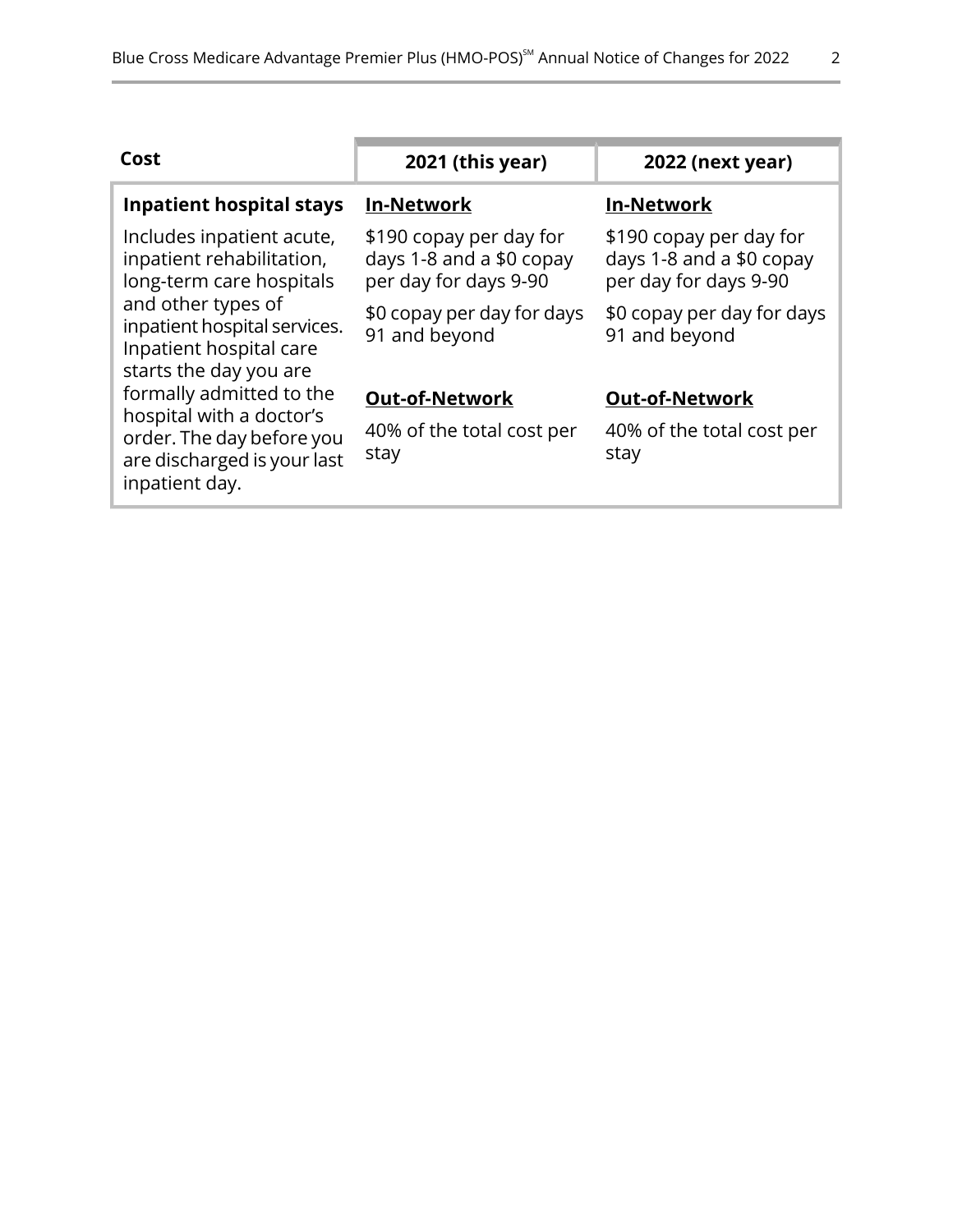| Cost                                          | 2021 (this year)                                               | 2022 (next year)                                               |
|-----------------------------------------------|----------------------------------------------------------------|----------------------------------------------------------------|
| Part D prescription drug                      | Deductible: \$0                                                | Deductible: \$0                                                |
| coverage<br>(See Section 1.6 for<br>details.) | Copayment/Coinsurance<br>during the Initial Coverage<br>Stage: | Copayment/Coinsurance<br>during the Initial Coverage<br>Stage: |
|                                               | <b>Drug Tier 1:</b>                                            | <b>Drug Tier 1:</b>                                            |
|                                               | • Standard<br>cost-sharing:<br>\$7 copay                       | • Standard<br>cost-sharing:<br>\$10 copay                      |
|                                               | • Preferred<br>cost-sharing:<br>\$0 copay                      | • Preferred<br>cost-sharing:<br>\$0 copay                      |
|                                               | <b>Drug Tier 2:</b>                                            | <b>Drug Tier 2:</b>                                            |
|                                               | • Standard<br>cost-sharing:<br>\$19 copay                      | • Standard<br>cost-sharing:<br>\$20 copay                      |
|                                               | • Preferred<br>cost-sharing:<br>\$8 copay                      | • Preferred<br>cost-sharing:<br>\$10 copay                     |
|                                               | <b>Drug Tier 3:</b>                                            | <b>Drug Tier 3:</b>                                            |
|                                               | • Standard<br>cost-sharing:<br>\$47 copay                      | • Standard<br>cost-sharing:<br>\$47 copay                      |
|                                               | • Preferred<br>cost-sharing:<br>\$39 copay                     | • Preferred<br>cost-sharing:<br>\$47 copay                     |
|                                               | <b>Drug Tier 4:</b>                                            | <b>Drug Tier 4:</b>                                            |
|                                               | • Standard<br>cost-sharing:<br>$$100$ copay                    | • Standard<br>cost-sharing:<br>$$100$ copay                    |
|                                               | • Preferred<br>cost-sharing:<br>\$93 copay                     | • Preferred<br>cost-sharing:<br>$$100$ copay                   |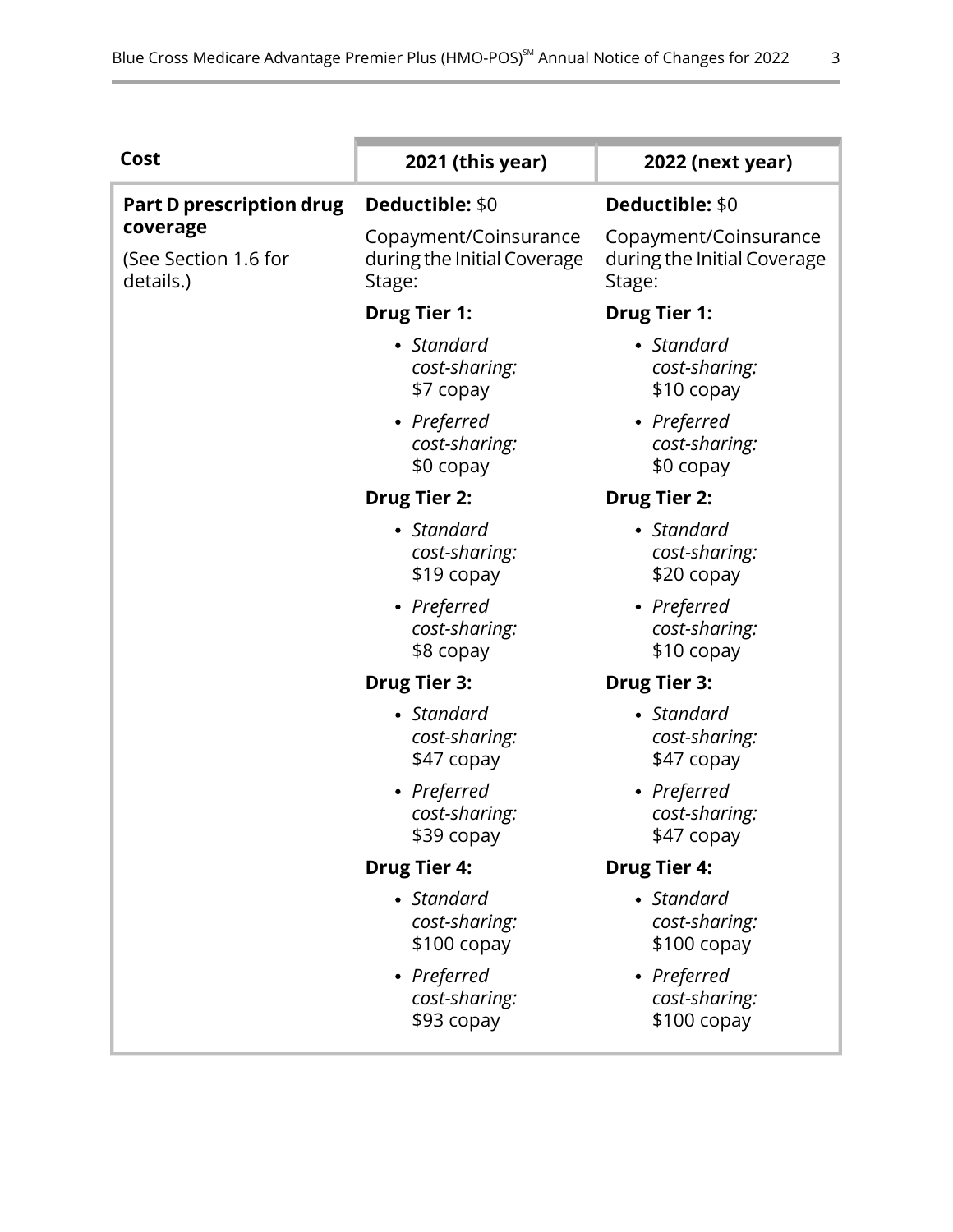| Cost | 2021 (this year)                                      | <b>2022 (next year)</b>                               |
|------|-------------------------------------------------------|-------------------------------------------------------|
|      | <b>Drug Tier 5:</b>                                   | <b>Drug Tier 5:</b>                                   |
|      | • Standard<br>cost-sharing:<br>33% of the total cost  | • Standard<br>cost-sharing:<br>33% of the total cost  |
|      | • Preferred<br>cost-sharing:<br>33% of the total cost | • Preferred<br>cost-sharing:<br>33% of the total cost |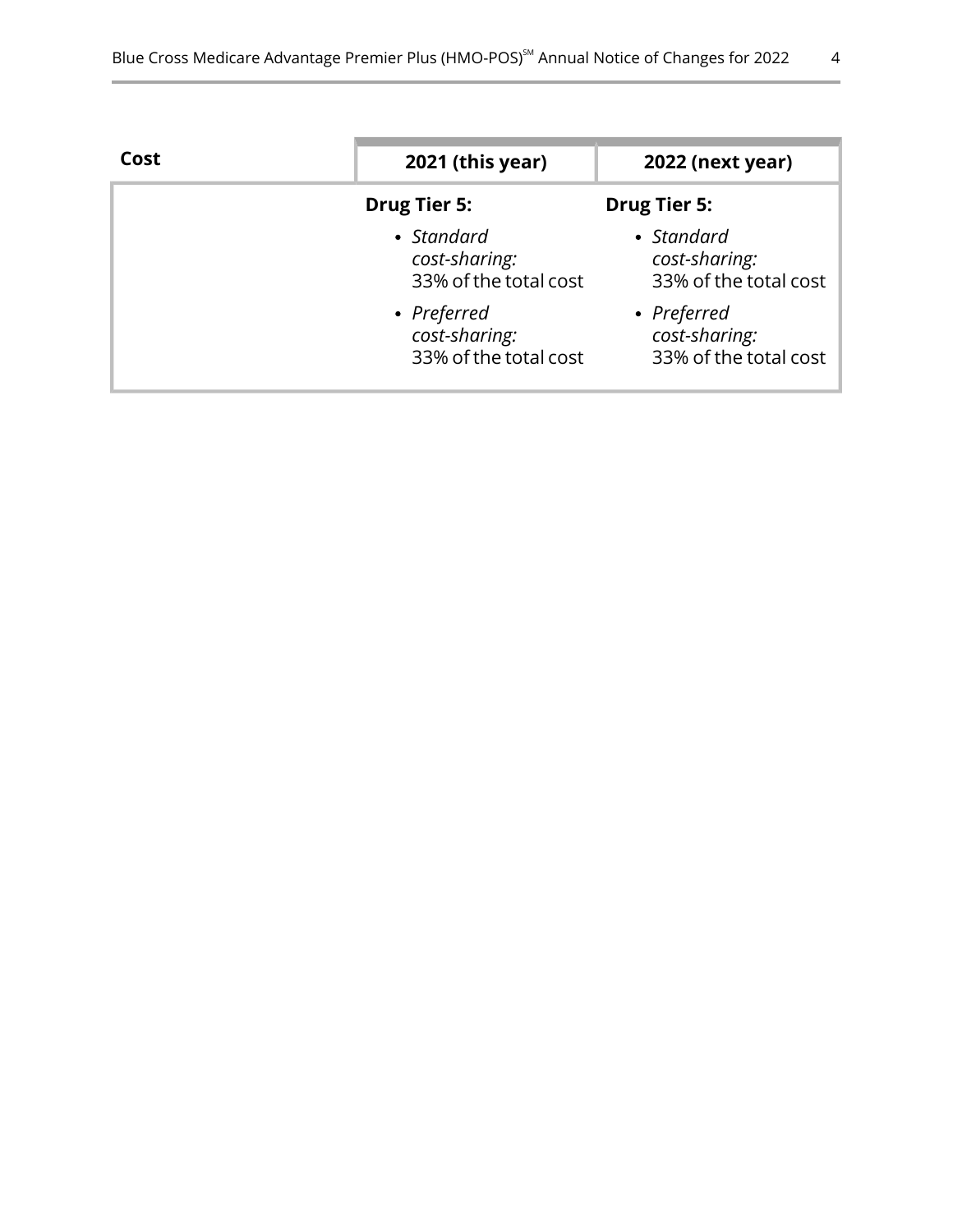### *Annual Notice of Changes* **for 2022 Table of Contents**

| Section 1.2 - Changes to Your Maximum Out-of-Pocket Amount 6<br>Section 1.5 - Changes to Benefits and Costs for Medical Services 8<br>Section 1.6 - Changes to Part D Prescription Drug Coverage  11 |  |
|------------------------------------------------------------------------------------------------------------------------------------------------------------------------------------------------------|--|
|                                                                                                                                                                                                      |  |
| Section 3.1 – If you want to stay in Blue Cross Medicare Advantage Premier Plus                                                                                                                      |  |
|                                                                                                                                                                                                      |  |
| SECTION 5 Programs That Offer Free Counseling about Medicare  17                                                                                                                                     |  |
| Programs That Help Pay for Prescription Drugs 17<br><b>SECTION 6</b>                                                                                                                                 |  |
| Section 7.1 - Getting Help from Blue Cross Medicare Advantage Premier Plus                                                                                                                           |  |
|                                                                                                                                                                                                      |  |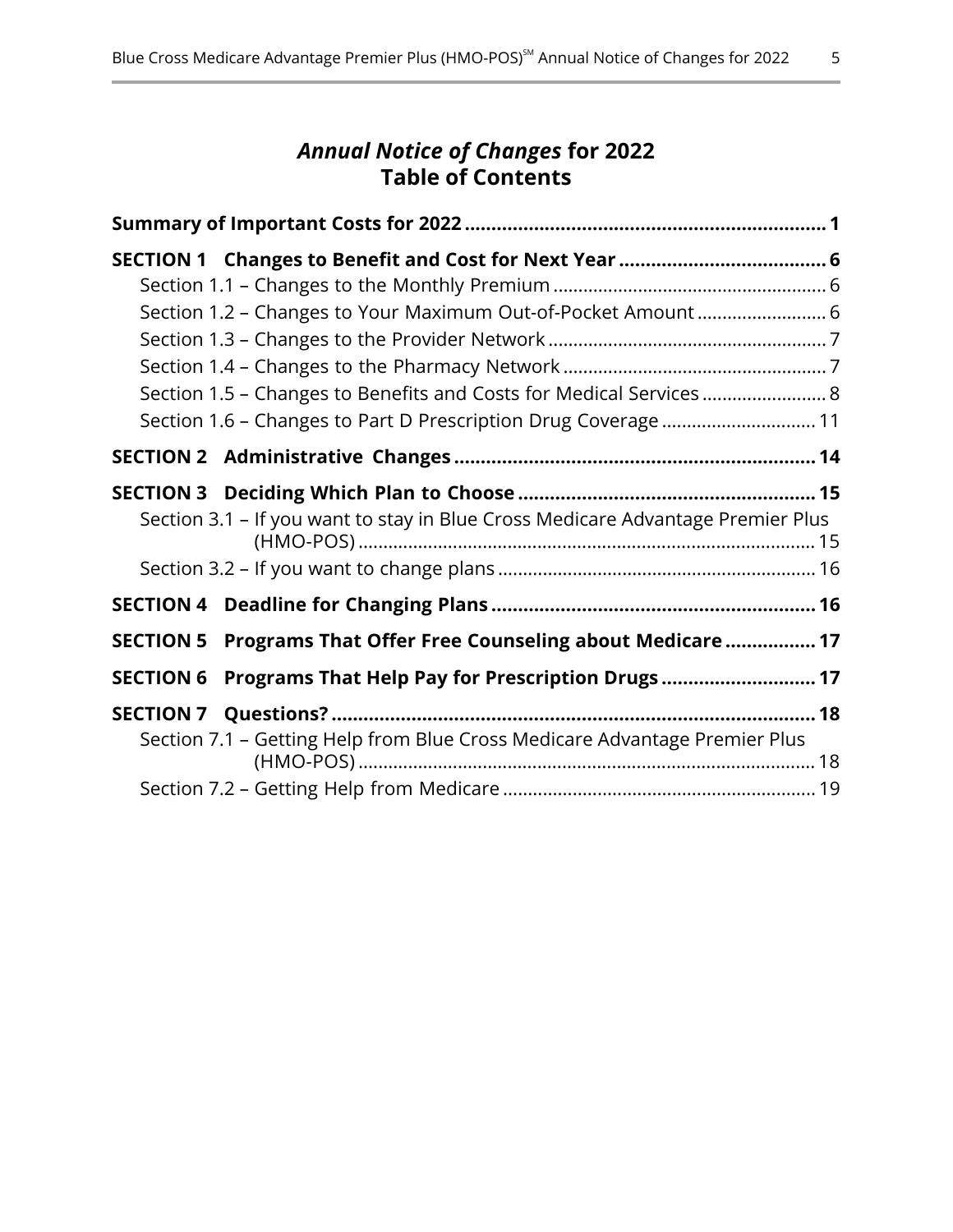### <span id="page-8-2"></span>**SECTION 1 Changes to Benefit and Cost for Next Year**

### <span id="page-8-0"></span>**Section 1.1 – Changes to the Monthly Premium**

l

| Cost                                                             | 2021 (this year) | <b>2022 (next year)</b> |
|------------------------------------------------------------------|------------------|-------------------------|
| <b>Monthly premium</b>                                           | \$83             | \$83                    |
| (You must also continue to pay<br>your Medicare Part B premium.) |                  |                         |

- Your monthly plan premium will be *more* if you are required to pay a lifetime Part D late enrollment penalty for going without other drug coverage that is at least as good as Medicare drug coverage (also referred to as "creditable coverage") for 63 days or more.
- If you have a higher income, you may have to pay an additional amount each month directly to the government for your Medicare prescription drug coverage.
- <span id="page-8-1"></span>Your monthly premium will be *less* if you are receiving "Extra Help" with your prescription drug costs. Please see Section [6](#page-19-1) regarding "Extra Help" from Medicare.

### **Section 1.2 – Changes to Your Maximum Out-of-Pocket Amount**

To protect you, Medicare requires all health plans to limit how much you pay "out-of-pocket" during the year. This limit is called the "maximum out-of-pocket amount." Once you reach this amount, you generally pay nothing for covered services for the rest of the year.

| Cost                                                                                                                                | 2021 (this year)  | <b>2022 (next year)</b>                                                                               |
|-------------------------------------------------------------------------------------------------------------------------------------|-------------------|-------------------------------------------------------------------------------------------------------|
| <b>Maximum out-of-pocket</b>                                                                                                        | <b>In-Network</b> | <b>In-Network</b>                                                                                     |
| amount                                                                                                                              | \$4,500           | \$2,900                                                                                               |
| Your costs for covered<br>medical services (such as<br>copays) count toward your<br>maximum out-of-pocket<br>amount. Your costs for |                   | Once you have paid<br>\$2,900 out-of-pocket for<br>covered services, you will<br>pay nothing for your |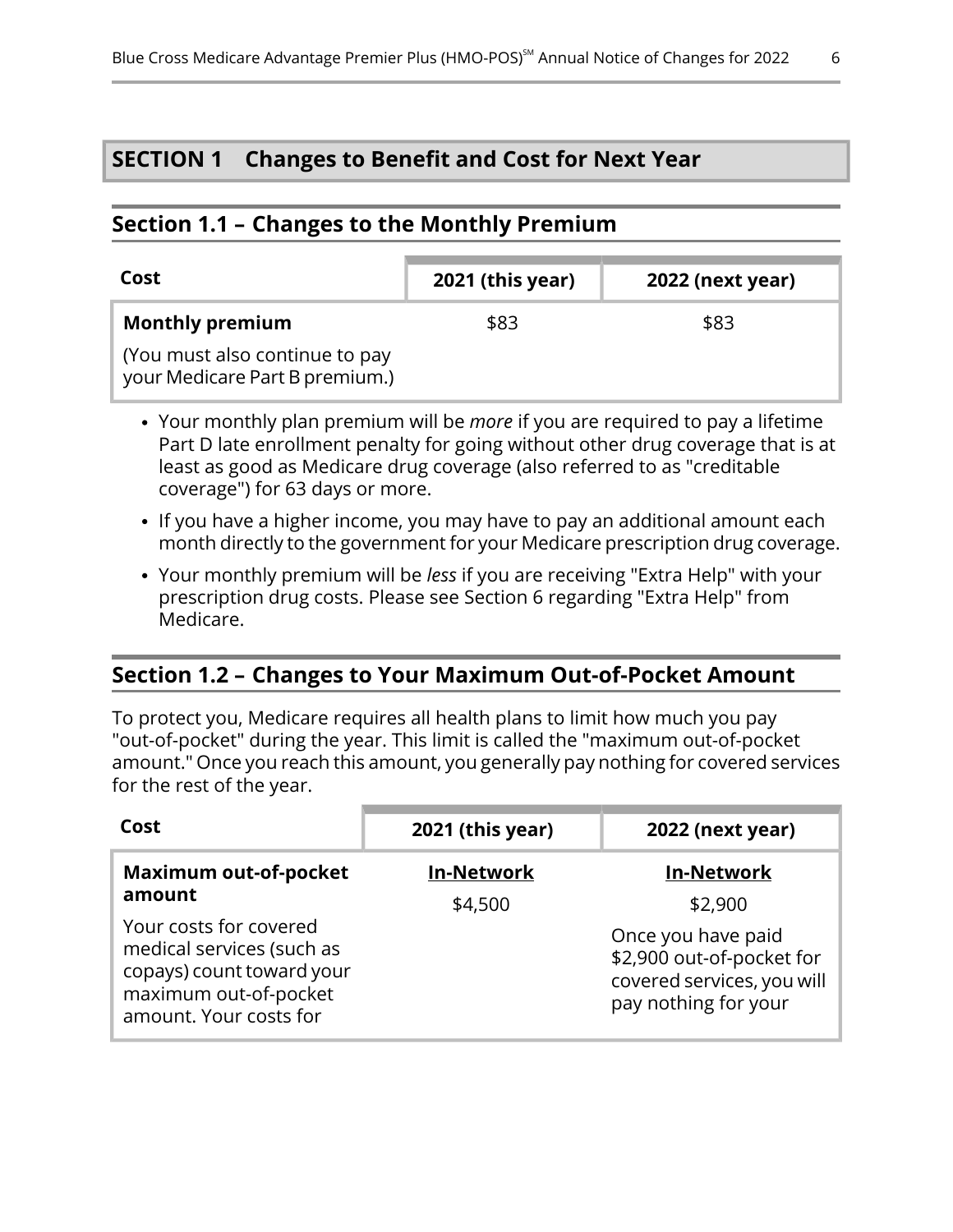| Cost                      | <b>2021 (this year)</b> | <b>2022 (next year)</b>    |
|---------------------------|-------------------------|----------------------------|
| prescription drugs do not |                         | covered services for the   |
| count toward your         |                         | rest of the calendar year. |

**Section 1.3 – Changes to the Provider Network**

maximum out-of-pocket

<span id="page-9-0"></span>amount.

l

l

There are changes to our network of providers for next year. An updated *Provider Directory* is located on our website at [getblueil.com/mapd.](https://www.bcbsil.com/medicare/blue-cross-medicare-options/mapd) You may also call Customer Service for updated provider information or to ask us to mail you a *Provider Directory*. **Please review the 2022** *Provider Directory* **to see if your providers (primary care provider, specialists, hospitals, etc.) are in our network**.

It is important that you know that we may make changes to the hospitals, doctors and specialists (providers) that are part of your plan during the year. There are a number of reasons why your provider might leave your plan, but if your doctor or specialist does leave your plan you have certain rights and protections summarized below:

- Even though our network of providers may change during the year, we must furnish you with uninterrupted access to qualified doctors and specialists.
- We will make a good faith effort to provide you with at least 30 days' notice that your provider is leaving our plan so that you have time to select a new provider.
- We will assist you in selecting a new qualified provider to continue managing your health care needs.
- If you are undergoing medical treatment you have the right to request, and we will work with you to ensure, that the medically necessary treatment you are receiving is not interrupted.
- If you believe we have not furnished you with a qualified provider to replace your previous provider or that your care is not being appropriately managed, you have the right to file an appeal of our decision.
- <span id="page-9-1"></span>• If you find out your doctor or specialist is leaving your plan, please contact us so we can assist you in finding a new provider to manage your care.

### **Section 1.4 – Changes to the Pharmacy Network**

Amounts you pay for your prescription drugs may depend on which pharmacy you use. Medicare drug plans have a network of pharmacies. In most cases, your prescriptions are covered *only* if they are filled at one of our network pharmacies. Our network includes pharmacies with preferred cost sharing, which may offer you lower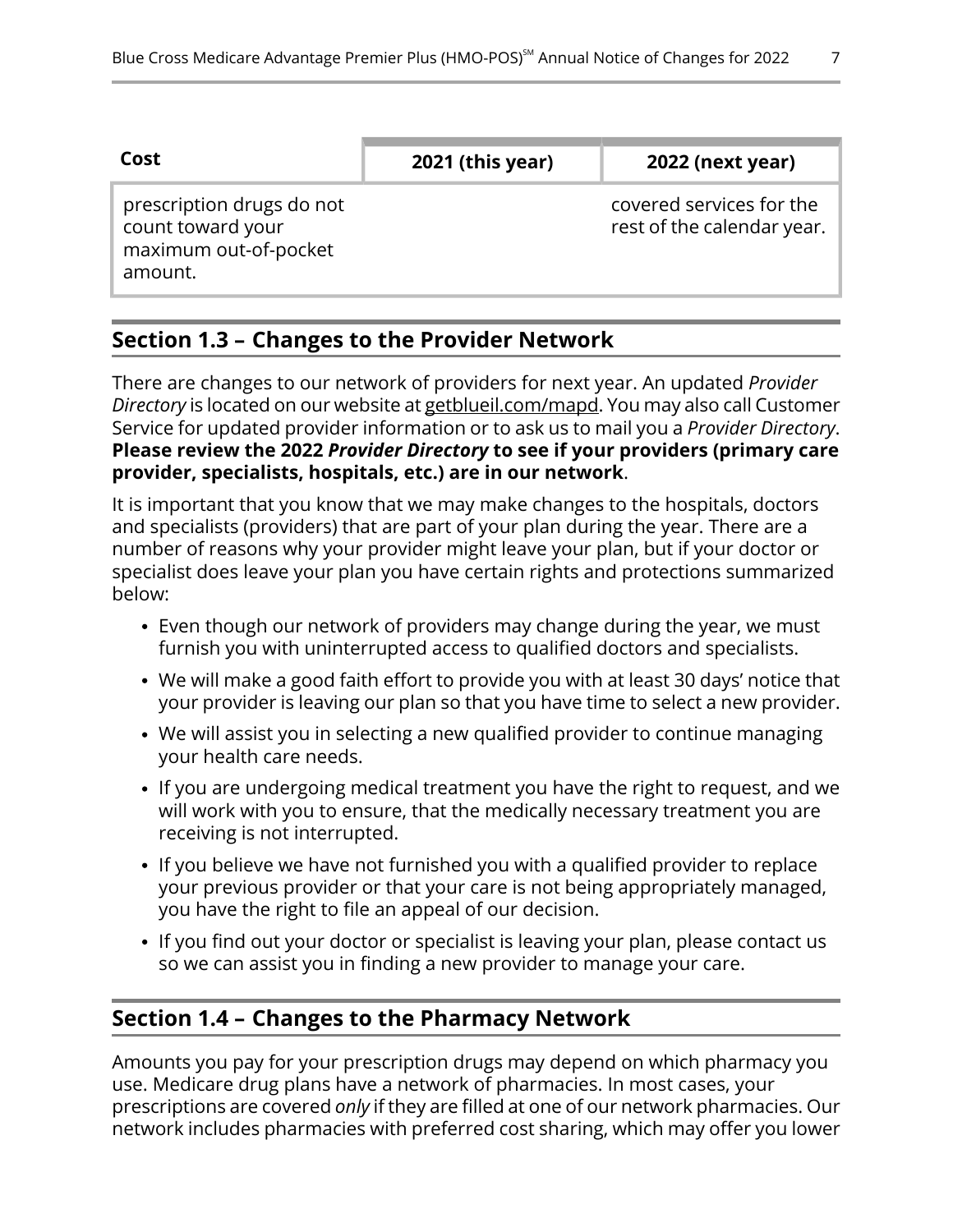cost sharing than the standard cost sharing offered by other network pharmacies for some drugs.

There are changes to our network of pharmacies for next year. An updated *Pharmacy Directory* is located on our website at [getblueil.com/mapd/pharmacies](https://www.bcbsil.com/medicare/blue-cross-medicare-options/mapd/using-your-plan/pharmacies). You may also call Customer Service for updated provider information or to ask us to mail you a *Pharmacy Directory*. **Please review the 2022** *Pharmacy Directory* **to see which pharmacies are in our network**.

### **Section 1.5 – Changes to Benefits and Costs for Medical Services**

We are changing our coverage for certain medical services next year. The information below describes these changes. For details about the coverage and costs for these services, see Chapter 4, *Medical Benefits Chart (what is covered and what you pay)*, in your *2022 Evidence of Coverage.*

#### **Opioid treatment program services**

Members of our plan with opioid use disorder (OUD) can receive coverage of services to treat OUD through an Opioid Treatment Program (OTP) which includes the following services:

U.S. Food and Drug Administration (FDA)-approved opioid agonist and antagonist medication-assisted treatment (MAT) medications.

- Dispensing and administration of MAT medications (if applicable)
- Substance use counseling
- Individual and group therapy
- Toxicology testing
- Intake activities

<span id="page-10-0"></span>l

• Periodic assessments

| Cost                      | 2021 (this year)                                                                                                                                                                                  | 2022 (next year)                                                                                                                                                                      |
|---------------------------|---------------------------------------------------------------------------------------------------------------------------------------------------------------------------------------------------|---------------------------------------------------------------------------------------------------------------------------------------------------------------------------------------|
| <b>Ambulance Services</b> | <b>In-Network</b><br>You pay a \$225 copay for<br>Medicare-covered air<br>transportation service.<br>Out-of-Network<br>You pay \$225 copay for<br>Medicare-covered air<br>transportation service. | <b>In-Network</b><br>You pay 20% of the<br>Medicare-covered air<br>transportation service.<br>Out-of-Network<br>You pay 20% of the<br>Medicare-covered air<br>transportation service. |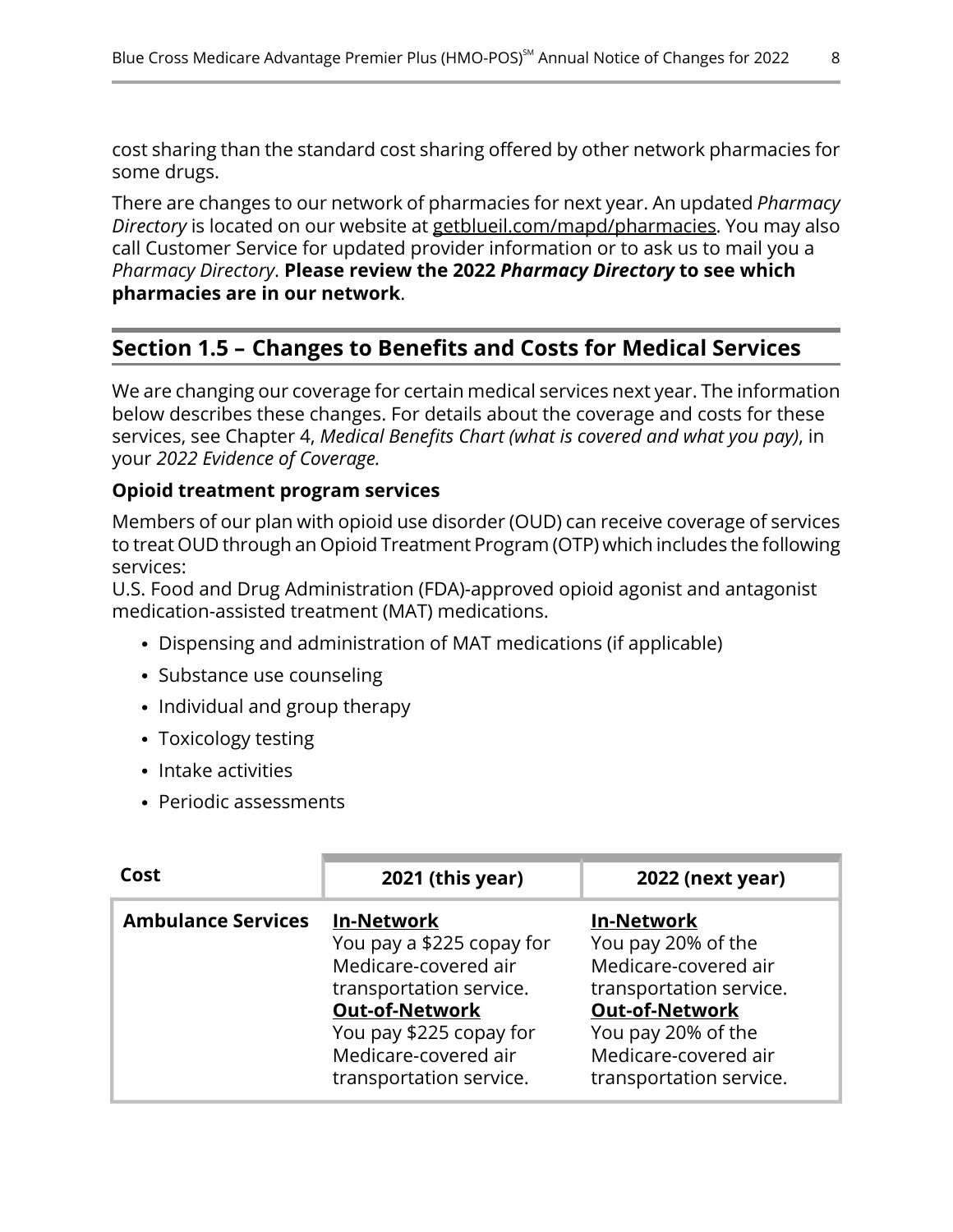| Cost                                                                     | 2021 (this year)                                                                                                                                                                                                              | 2022 (next year)                                                                                                                                                                                                      |
|--------------------------------------------------------------------------|-------------------------------------------------------------------------------------------------------------------------------------------------------------------------------------------------------------------------------|-----------------------------------------------------------------------------------------------------------------------------------------------------------------------------------------------------------------------|
| <b>Dental Services</b><br>(Non-Medicare-covered<br><b>Comprehensive)</b> | In and Out-of-Network<br>You pay 0% of the total cost<br>for non-surgical extractions<br>and adjunctive services.                                                                                                             | In and Out-of-Network<br>You pay 50% of the total<br>cost for non-surgical<br>extractions and adjunctive<br>services.                                                                                                 |
| Cardiac<br><b>Rehabilitation</b><br><b>Services</b>                      | <b>In-Network</b><br>You pay a \$50 copay for<br>Medicare-covered cardiac<br>rehab and intensive cardiac<br>rehab services.                                                                                                   | <b>In-Network</b><br>You pay a \$30 copay for<br>Medicare-covered cardiac<br>rehab and intensive cardiac<br>rehab services                                                                                            |
| <b>Hearing Exams</b><br>(Non-Medicare-covered)                           | <b>In-Network</b><br>3 hearing aid<br>fitting/evaluation visits per<br>year, only with the purchase<br>of TruHearing Advanced or<br>Premium hearing aids.                                                                     | <b>In-Network</b><br>Unlimited provider visits for<br>fitting and adjustments<br>within 12 months of<br>purchase of TruHearing<br>hearing aids.                                                                       |
| <b>Acupuncture for</b><br><b>Chronic Low Back</b><br>Pain                | <b>In-Network</b><br>You pay a \$35 copay for<br>Medicare-covered visit.                                                                                                                                                      | <b>In-Network</b><br>You pay a \$30 copay for<br>Medicare-covered visit.                                                                                                                                              |
| <b>Services to Treat</b><br><b>Kidney Disease</b>                        | <b>Out-of-Network</b><br>You pay 50% of the total<br>cost for Medicare-covered<br>dialysis services.                                                                                                                          | <b>Out-of-Network</b><br>You pay 40% of the total<br>cost for Medicare-covered<br>dialysis services.                                                                                                                  |
| <b>Opioid Treatment</b><br><b>Program Services</b>                       | <b>In-Network</b><br>You pay a \$0 copay for each<br>Medicare-covered opioid<br>treatment service.<br><b>Out-of-Network</b><br>You pay 40% of the total<br>cost for Medicare-covered<br>opioid treatment program<br>services. | <b>In-Network</b><br>You pay a \$30 copay for<br>each Medicare-covered<br>opioid treatment service.<br><b>Out-of-Network</b><br>You pay a \$75 copay for<br>Medicare-covered opioid<br>treatment program<br>services. |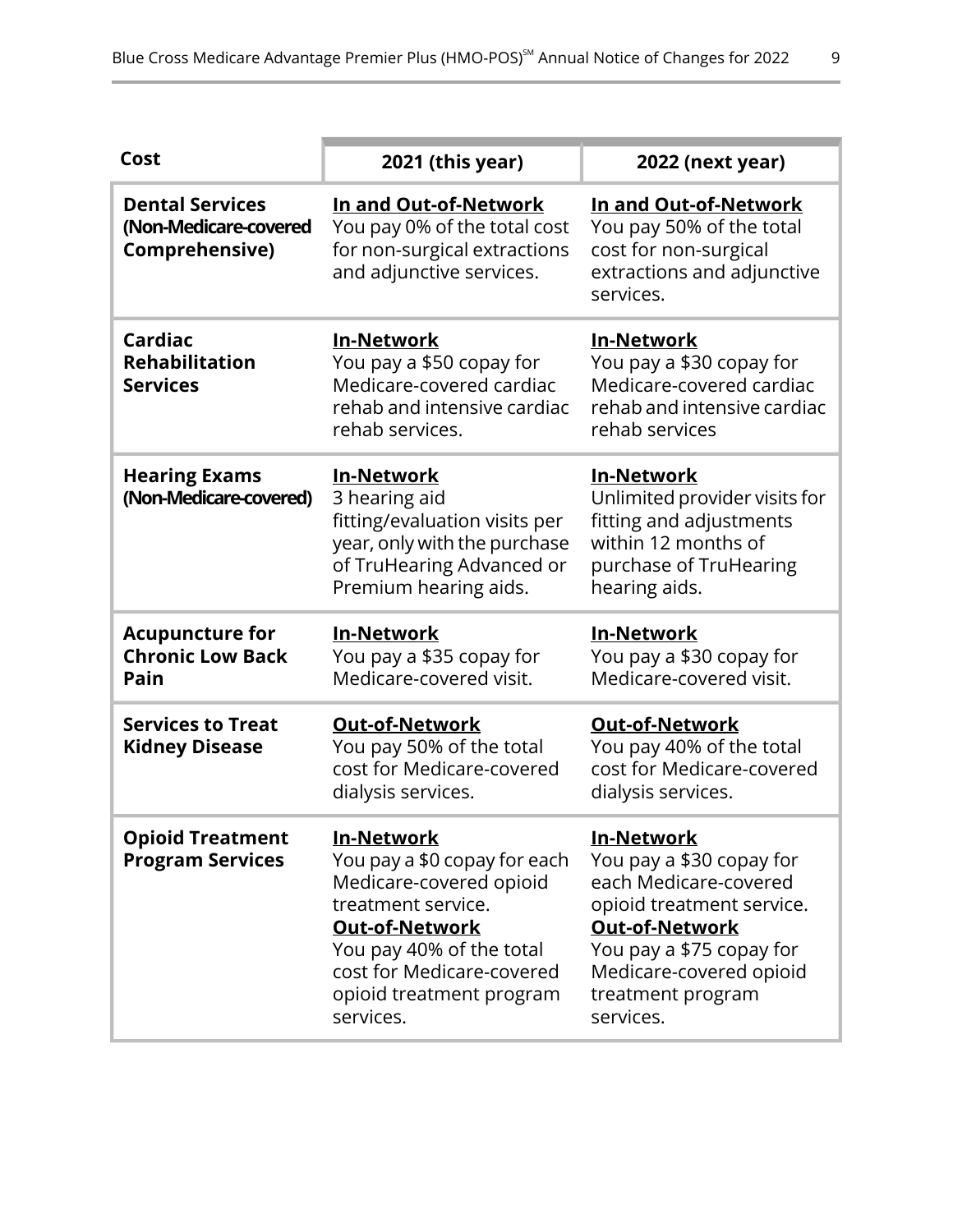| Cost                                                      | 2021 (this year)                                                                                                                                                                                                                                                                                                   | 2022 (next year)                                                                                                                                                                                                                                                                                            |
|-----------------------------------------------------------|--------------------------------------------------------------------------------------------------------------------------------------------------------------------------------------------------------------------------------------------------------------------------------------------------------------------|-------------------------------------------------------------------------------------------------------------------------------------------------------------------------------------------------------------------------------------------------------------------------------------------------------------|
| <b>Outpatient Hospital</b><br><b>Observation</b>          | <b>In-Network</b><br>You pay a \$0 copay<br>Medicare-covered<br>observation services.                                                                                                                                                                                                                              | <u>In-Network</u><br>You pay a \$220 copay<br>Medicare-covered<br>observation services.                                                                                                                                                                                                                     |
| <b>Physician/Practitioner</b><br><b>Services</b>          | <b>In-Network</b><br>You pay a \$35 copay for<br>Medicare-covered specialist<br>services.<br>You pay a \$35 copay for<br>services performed with a<br>Specialist for<br>Medicare-covered services<br>provided by other health<br>care professionals such as<br>nurse practitioners,<br>physicians assistants, etc. | In-Network<br>You pay a \$30 copay for<br>Medicare-covered specialist<br>services.<br>You pay a \$30 copay for<br>services performed with a<br>Specialist for<br>Medicare-covered services<br>provided by other health<br>care professionals such as<br>nurse practitioners,<br>physicians assistants, etc. |
| <b>Skilled Nursing</b><br><b>Facility (SNF) Care</b>      | <b>In-Network</b><br>You pay a \$0 copay per day<br>for days 1-20 and a \$184<br>copay per day for days<br>21-100 for each<br>Medicare-covered SNF stay.                                                                                                                                                           | <b>In-Network</b><br>You pay a \$0 copay per day<br>for days 1-20 and a \$188<br>copay per day for days<br>21-100 for each<br>Medicare-covered SNF stay.                                                                                                                                                    |
| <b>Vision Care</b><br>(Non-Medicare-covered<br>- Eyewear) | In- and Out-of-Network<br>\$150 maximum plan<br>coverage amount in- and<br>out-of-network for routine<br>eye wear every year<br>(including eyeglass frames,<br>lenses, and contact lenses).                                                                                                                        | <b>In-Network</b><br>\$200 maximum plan<br>coverage amount for<br>routine eye wear every year<br>(including eyeglass frames,<br>lenses, and contact lenses).                                                                                                                                                |
| <b>Meal Benefit</b>                                       | Meal benefit is not covered.                                                                                                                                                                                                                                                                                       | You pay a \$0 copay for 2<br>meals per day for 7 days.<br>Limited to one time per<br>year.<br>Coverage limited to 1<br>occurrence per year after<br>an inpatient stay.                                                                                                                                      |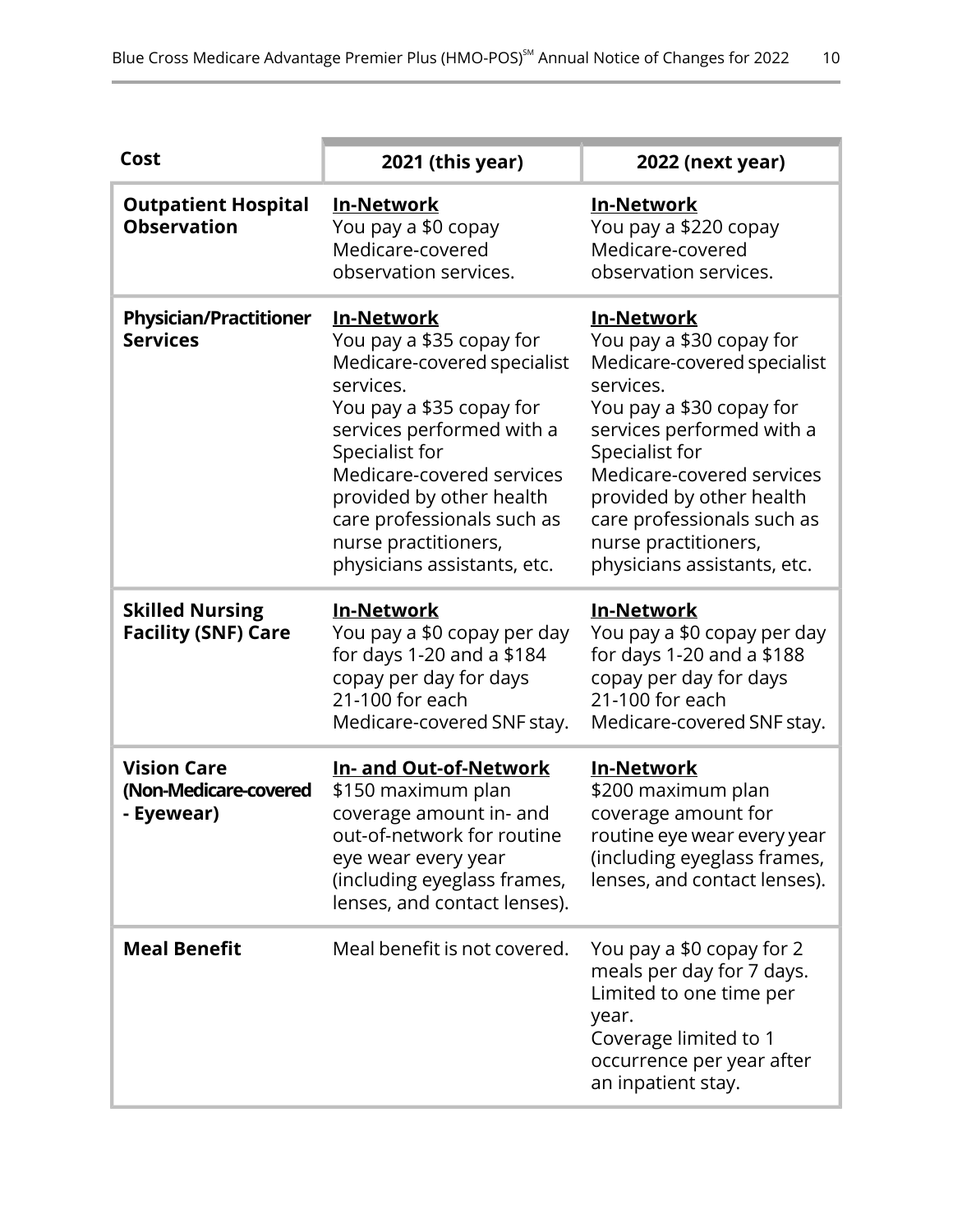### <span id="page-13-0"></span>**Section 1.6 – Changes to Part D Prescription Drug Coverage**

#### **Changes to Our Drug List**

Our list of covered drugs is called a Formulary or "Drug List." A copy of our Drug List is provided electronically.

We made changes to our Drug List, including changes to the drugs we cover and changes to the restrictions that apply to our coverage for certain drugs. **Review the Drug List to make sure your drugs will be covered next year and to see if there will be any restrictions.**

If you are affected by a change in drug coverage, you can:

- **Work with your doctor (or other prescriber) and ask the plan to make an exception** to cover the drug. **We encourage current members** to ask for an exception before next year.
	- To learn what you must do to ask for an exception, see Chapter 9 of your *Evidence of Coverage* (*What to do if you have a problem or complaint (coverage decisions, appeals, complaints))* or call Customer Service.
- **Work with your doctor (or other prescriber) to find a different drug** that we cover. You can call Customer Service to ask for a list of covered drugs that treat the same medical condition.

In some situations, we are required to cover a temporary supply of a non-formulary drug in the first 90 days of the plan year or the first 90 days of membership to avoid a gap in therapy. (To learn more about when you can get a temporary supply and how to ask for one, see Chapter 5, Section 5.2 of the *Evidence of Coverage.*) During the time when you are getting a temporary supply of a drug, you should talk with your doctor to decide what to do when your temporary supply runs out. You can either switch to a different drug covered by the plan or ask the plan to make an exception for you and cover your current drug.

Current formulary exceptions may still be covered, depending on the circumstance. You can call Customer Service to confirm coverage duration.

Most of the changes in the Drug List are new for the beginning of each year. However, during the year, we might make other changes that are allowed by Medicare rules.

When we make these changes to the Drug List during the year, you can still work with your doctor (or other prescriber) and ask us to make an exception to cover the drug. We will also continue to update our online Drug List as scheduled and provide other required information to reflect drug changes. (To learn more about changes we may make to the Drug List, see Chapter 5, Section 6 of the Evidence of Coverage.)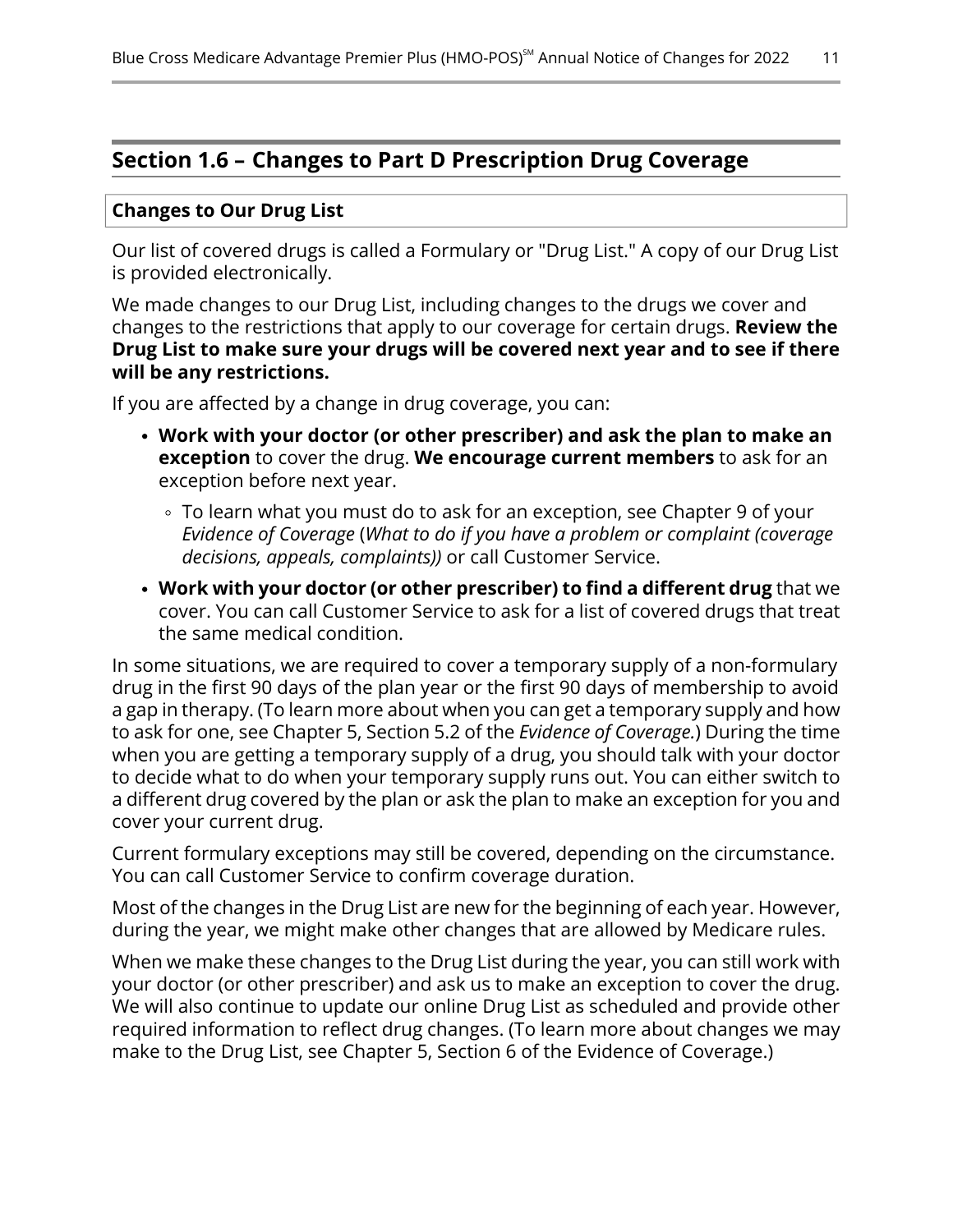#### **Changes to Prescription Drug Costs**

*Note:* If you are in a program that helps pay for your drugs ("Extra Help"), **the information about costs for Part D prescription drugs may not apply to you.** We have included a separate insert, called the "Evidence of Coverage Rider for People Who Get Extra Help Paying for Prescription Drugs" (also called the "Low Income Subsidy Rider" or the "LIS Rider"), which tells you about your drug costs. Because you receive "Extra Help" and didn't receive this insert with this packet, please call Customer Service and ask for the "LIS Rider."

There are four "drug payment stages." How much you pay for a Part D drug depends on which drug payment stage you are in. (You can look in Chapter 6, Section 2 of your *Evidence of Coverage* for more information about the stages.)

The information below shows the changes for next year to the first two stages – the Yearly Deductible Stage and the Initial Coverage Stage. (Most members do not reach the other two stages – the Coverage Gap Stage or the Catastrophic Coverage Stage. To get information about your costs in these stages, look at Chapter 6, Sections 6 and 7, in the *Evidence of Coverage*, which is located on our website at [getblueil.com/mapd.](https://www.bcbsil.com/medicare/blue-cross-medicare-options/mapd) You may also call Customer Service to ask us to mail you an *Evidence of Coverage*.)

#### **Changes to the Deductible Stage**

| <b>Stage</b>                                      | 2021 (this year)                                                               | <b>2022 (next year)</b>                                                        |
|---------------------------------------------------|--------------------------------------------------------------------------------|--------------------------------------------------------------------------------|
| <b>Stage 1: Yearly</b><br><b>Deductible Stage</b> | Because we have no<br>deductible, this payment<br>stage does not apply to you. | Because we have no<br>deductible, this payment<br>stage does not apply to you. |

#### **Changes to Your Cost Sharing in the Initial Coverage Stage**

To learn how copayments and coinsurance work, look at Chapter 6, Section 1.2, *Types of out-of-pocket costs you may pay for covered drugs* in your *Evidence of Coverage*.

| <b>Stage</b>                                                     | 2021 (this year)                                                   | <b>2022 (next year)</b>                                             |
|------------------------------------------------------------------|--------------------------------------------------------------------|---------------------------------------------------------------------|
| <b>Stage 2: Initial</b><br><b>Coverage Stage</b>                 | Your cost for a one-month<br>supply at a network                   | Your cost for a one-month<br>supply at a network                    |
| During this stage, the                                           | pharmacy:                                                          | pharmacy:                                                           |
| plan pays its share of                                           | <b>Tier 1 - Preferred Generic:</b>                                 | <b>Tier 1 - Preferred Generic:</b>                                  |
| the cost of your drugs<br>and you pay your<br>share of the cost. | • Standard cost sharing:<br>You pay \$7 copay per<br>prescription. | • Standard cost sharing:<br>You pay \$10 copay per<br>prescription. |
| The costs in this row<br>are for a one-month                     |                                                                    |                                                                     |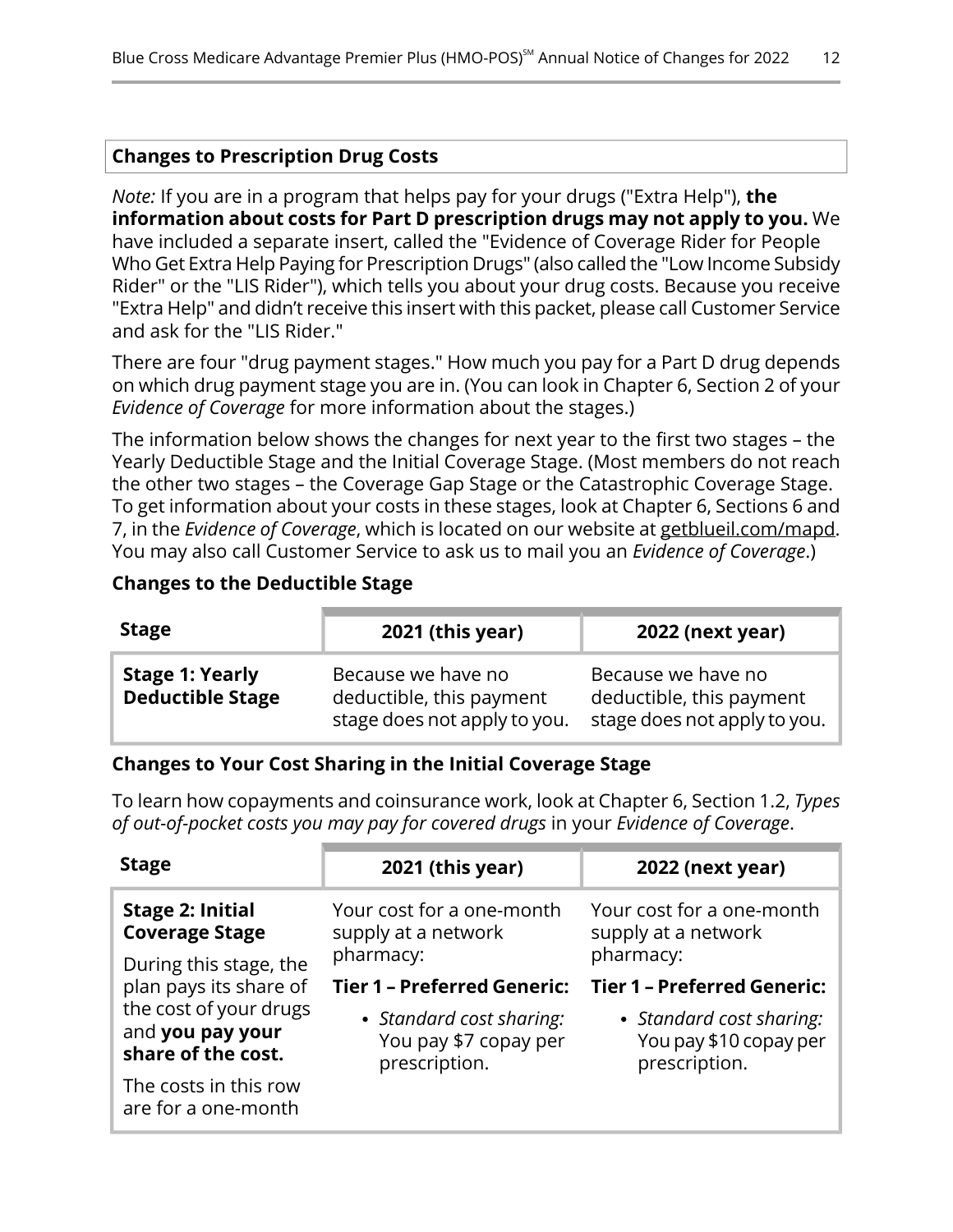| <b>Stage</b>                                                                                                                                                   | 2021 (this year)                                                     | 2022 (next year)                                                      |
|----------------------------------------------------------------------------------------------------------------------------------------------------------------|----------------------------------------------------------------------|-----------------------------------------------------------------------|
| (30-day) supply when<br>you fill your<br>prescription at a                                                                                                     | • Preferred cost sharing:<br>You pay \$0 copay per<br>prescription.  | • Preferred cost sharing:<br>You pay \$0 copay per<br>prescription.   |
| network pharmacy.                                                                                                                                              | Tier 2 - Generic:                                                    | Tier 2 - Generic:                                                     |
| For information about<br>the costs for a<br>long-term supply or<br>for mail-order<br>prescriptions, look in<br>Chapter 6, Section 5 of<br>your Evidence of     | • Standard cost sharing:<br>You pay \$19 copay per<br>prescription.  | • Standard cost sharing:<br>You pay \$20 copay per<br>prescription.   |
|                                                                                                                                                                | • Preferred cost sharing:<br>You pay \$8 copay per<br>prescription.  | • Preferred cost sharing:<br>You pay \$10 copay per<br>prescription.  |
| Coverage.                                                                                                                                                      | <b>Tier 3 - Preferred Brand:</b>                                     | <b>Tier 3 - Preferred Brand:</b>                                      |
| We changed the tier<br>for some of the drugs<br>on our Drug List. To<br>see if your drugs will<br>be in a different tier,<br>look them up on the<br>Drug List. | • Standard cost sharing:<br>You pay \$47 copay per<br>prescription.  | • Standard cost sharing:<br>You pay \$47 copay per<br>prescription.   |
|                                                                                                                                                                | • Preferred cost sharing:<br>You pay \$39 copay per<br>prescription. | • Preferred cost sharing:<br>You pay \$47 copay per<br>prescription.  |
|                                                                                                                                                                | <b>Tier 4 - Non-Preferred</b>                                        | <b>Tier 4 - Non-Preferred</b>                                         |
|                                                                                                                                                                | Drug:                                                                | Drug:                                                                 |
|                                                                                                                                                                | • Standard cost sharing:<br>You pay \$100 copay<br>per prescription. | • Standard cost sharing:<br>You pay \$100 copay<br>per prescription.  |
|                                                                                                                                                                | • Preferred cost sharing:<br>You pay \$93 copay per<br>prescription. | • Preferred cost sharing:<br>You pay \$100 copay<br>per prescription. |
|                                                                                                                                                                | Tier 5 - Specialty:                                                  | <b>Tier 5 - Specialty:</b>                                            |
|                                                                                                                                                                | • Standard cost sharing:<br>You pay 33% of the<br>total cost         | • Standard cost sharing:<br>You pay 33% of the<br>total cost          |
|                                                                                                                                                                | • Preferred cost sharing:<br>You pay 33% of the<br>total cost        | • Preferred cost sharing:<br>You pay 33% of the<br>total cost         |
|                                                                                                                                                                | Once your total drug costs                                           | Once your total drug costs                                            |

have reached \$4,130, you

Once your total drug costs have reached \$4,430, you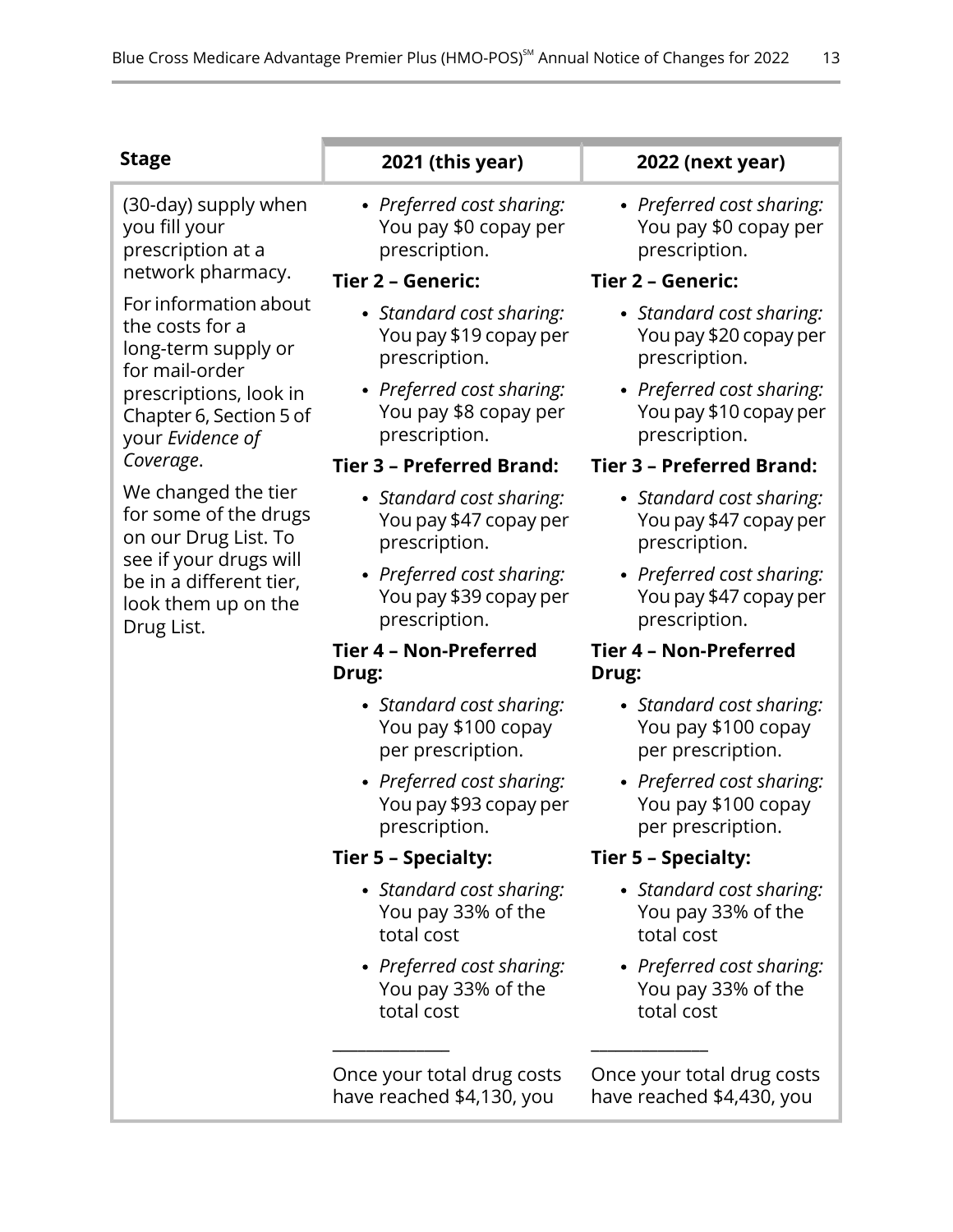| <b>Stage</b> | 2021 (this year)                                         | <b>2022 (next year)</b>                                  |
|--------------|----------------------------------------------------------|----------------------------------------------------------|
|              | will move to the next stage<br>(the Coverage Gap Stage). | will move to the next stage<br>(the Coverage Gap Stage). |

#### **Changes to the Coverage Gap and Catastrophic Coverage Stages**

The other two drug coverage stages – the Coverage Gap Stage and the Catastrophic Coverage Stage – are for people with high drug costs. **Most members do not reach the Coverage Gap Stage or the Catastrophic Coverage Stage**. For information about your costs in these stages, look at Chapter 6, Sections 6 and 7, in your *Evidence of Coverage*.

<span id="page-16-0"></span>

|  | <b>SECTION 2 Administrative Changes</b> |  |
|--|-----------------------------------------|--|
|--|-----------------------------------------|--|

| <b>Description</b>                                                                   | 2021 (this year)                                                                                                                                                                                                                                       | 2022 (next year)                                                                                                                                                                                                                           |
|--------------------------------------------------------------------------------------|--------------------------------------------------------------------------------------------------------------------------------------------------------------------------------------------------------------------------------------------------------|--------------------------------------------------------------------------------------------------------------------------------------------------------------------------------------------------------------------------------------------|
| <b>Mail Order</b><br>Pharmacy                                                        | AllianceRx Walgreens Prime<br>is preferred                                                                                                                                                                                                             | AllianceRx Walgreens Prime<br>and Express Scripts®<br>Pharmacy are both<br>preferred                                                                                                                                                       |
| <b>Diabetic Testing</b><br><b>Supplies</b>                                           | <b>Therapeutic Continuous</b><br><b>Glucose Monitoring (CGM)</b><br>products are covered from<br>Abbott (Freestyle Libre/Libre<br>II) and Dexcom (G5 and G6)<br>- and when obtained<br>through the pharmacy, are<br>subject to prior<br>authorization. | <b>Continuous Glucose</b><br>Monitoring (CGM) products<br>obtained through the<br>pharmacy are subject to<br>Prior Authorization,<br>Quantity Limit, and<br>coverage is preferred for<br>Dexcom G6 and Abbott<br>Freestyle Libre products. |
| Long-term supply of<br>a covered Part D<br>prescription drug<br>(Tier 5 - Specialty) | For Tier 5 drugs, you can get<br>a long-term supply (also<br>called an "extended supply")<br>when you fill your<br>prescription. A longterm<br>supply is up to a 90 day<br>supply.                                                                     | A long-term supply is not<br>available for drugs in Tier 5.<br>Tier 5 drugs are available up<br>to a 30-day supply.                                                                                                                        |
| Service area                                                                         | The service area for this<br>plan includes these                                                                                                                                                                                                       | The service area for this<br>plan includes these                                                                                                                                                                                           |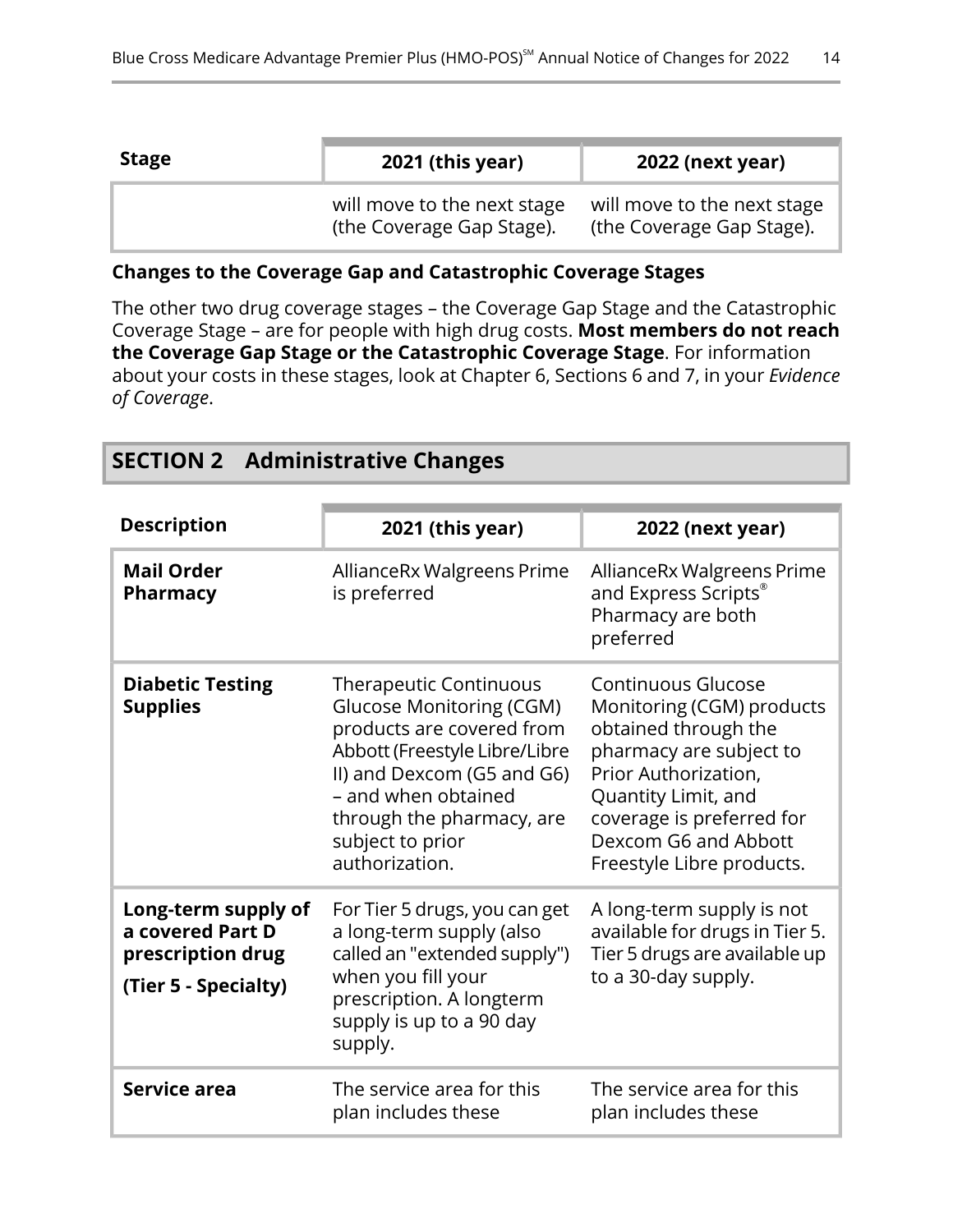| <b>Description</b>                             | 2021 (this year)                                              | <b>2022 (next year)</b>                                                                                                                                                                                                              |
|------------------------------------------------|---------------------------------------------------------------|--------------------------------------------------------------------------------------------------------------------------------------------------------------------------------------------------------------------------------------|
|                                                | counties: Cook, DuPage,<br>Kane, McHenry, and Will.           | counties: Cook, DuPage,<br>Kane, Kankakee, Kendall,<br>McHenry, and Will.                                                                                                                                                            |
| <b>Network Pharmacy</b><br><b>Cost Sharing</b> | Standard cost sharing<br>applied at all network<br>pharmacies | Standard cost sharing<br>applies at standard<br>pharmacies and preferred<br>cost sharing applies at<br>preferred pharmacies.<br>Please review the 2022<br>Pharmacy Directory to see<br>if your pharmacy is<br>preferred or standard. |

Prime Therapeutics LLC is a pharmacy benefit management company, contracted by Blue Cross and Blue Shield of Illinois (BCBSIL) to provide pharmacy benefit management services. BCBSIL, as well as several other independent Blue Cross and Blue Shield Plans, has an ownership interest in Prime Therapeutics.

Prime Therapeutics LLC has an ownership interest in AllianceRx Walgreens Prime, a central specialty pharmacy and home delivery pharmacy. Prime Therapeutics LLC, provides pharmacy benefit management services for Blue Cross and Blue Shield of Illinois (BCBSIL) and is owned by 18 Blue Cross and Blue Shield Plans, subsidiaries or affiliates of those plans.

Express Scripts® Pharmacy is a pharmacy that is contracted to provide mail pharmacy services to members of Blue Cross and Blue Shield of Illinois (BCBSIL).

<span id="page-17-0"></span>Express Scripts® Pharmacy is a trademark of Express Scripts Strategic Development, Inc.

### <span id="page-17-1"></span>**SECTION 3 Deciding Which Plan to Choose**

### **Section 3.1 – If you want to stay in Blue Cross Medicare Advantage Premier Plus (HMO-POS)**

**To stay in our plan you don't need to do anything.** If you do not sign up for a different plan or change to Original Medicare by December 7, you will automatically be enrolled in our Blue Cross Medicare Advantage Premier Plus (HMO-POS)*.*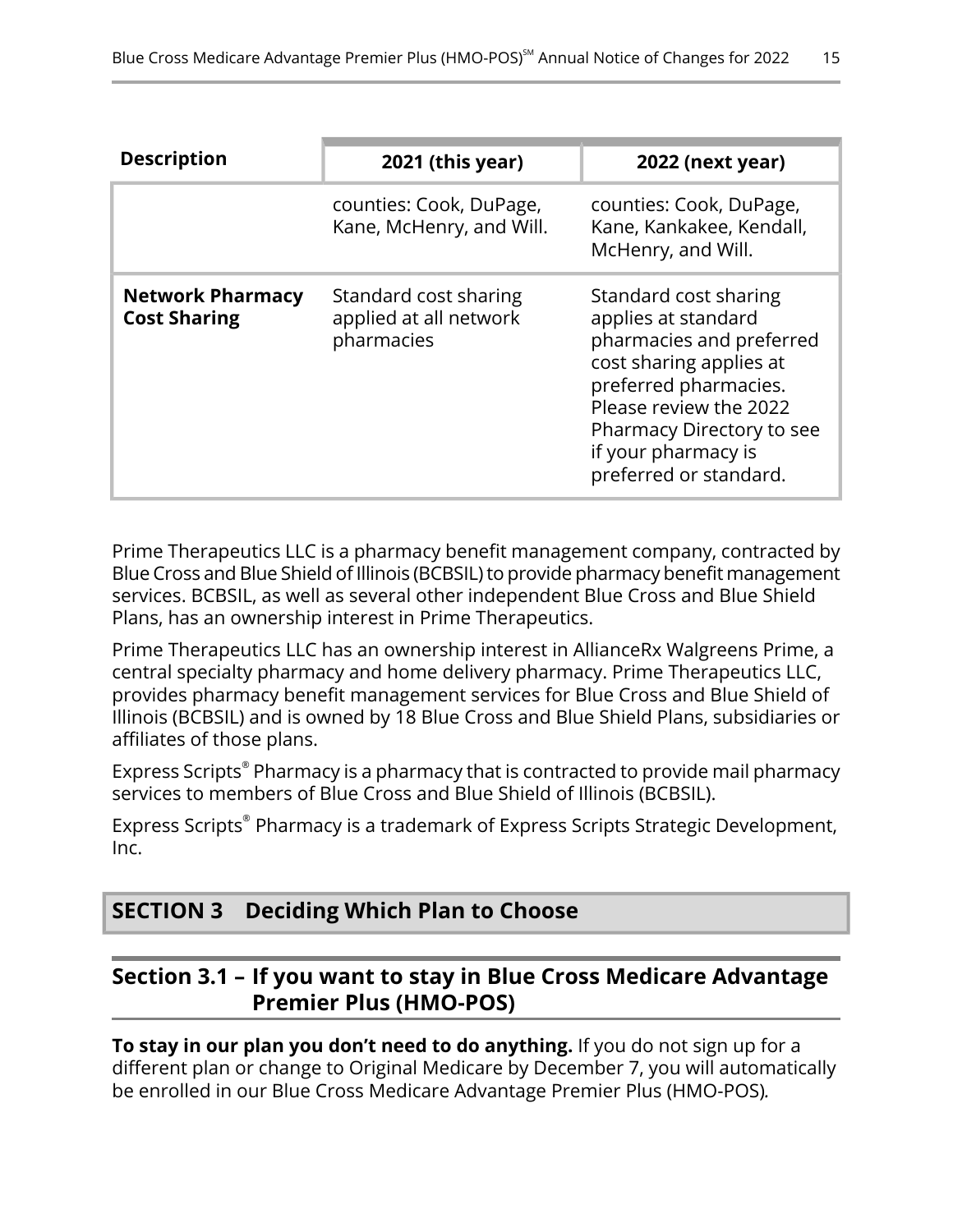### <span id="page-18-0"></span>**Section 3.2 – If you want to change plans**

We hope to keep you as a member next year but if you want to change for 2022 follow these steps:

#### **Step 1: Learn about and compare your choices**

- You can join a different Medicare health plan timely,
- *OR*-- You can change to Original Medicare. If you change to Original Medicare, you will need to decide whether to join a Medicare drug plan. If you do not enroll in a Medicare drug plan, please see Section [1.1](#page-8-0) regarding a potential Part D late enrollment penalty.

To learn more about Original Medicare and the different types of Medicare plans, read the *Medicare & You 2022* handbook, call your State Health Insurance Assistance Program (see Section [5](#page-19-0)), or call Medicare (see Section [7.2\)](#page-21-0).

You can also find information about plans in your area by using the Medicare Plan Finder on the Medicare website. Go to [www.medicare.gov/plan-compare](http://www.medicare.gov/plan-compare). **Here, you can find information about costs, coverage, and quality ratings for Medicare plans.**

#### **Step 2: Change your coverage**

- To **change to a different Medicare health plan**, enroll in the new plan. You will automatically be disenrolled from Blue Cross Medicare Advantage Premier Plus (HMO-POS).
- To **change to Original Medicare with a prescription drug plan**, enroll in the new drug plan. You will automatically be disenrolled from Blue Cross Medicare Advantage Premier Plus (HMO-POS).
- To **change to Original Medicare without a prescription drug plan**, you must either:
	- ∘ Send us a written request to disenroll. Contact Customer Service if you need more information on how to do this (phone numbers are in Section [7.1](#page-20-1) of this booklet).
	- *– or –* Contact **Medicare**, at 1-800-MEDICARE (1-800-633-4227), 24 hours a day, 7 days a week, and ask to be disenrolled. TTY users should call 1-877-486-2048.

### <span id="page-18-1"></span>**SECTION 4 Deadline for Changing Plans**

If you want to change to a different plan or to Original Medicare for next year, you can do it from **October 15 until December 7**. The change will take effect on January 1, 2022.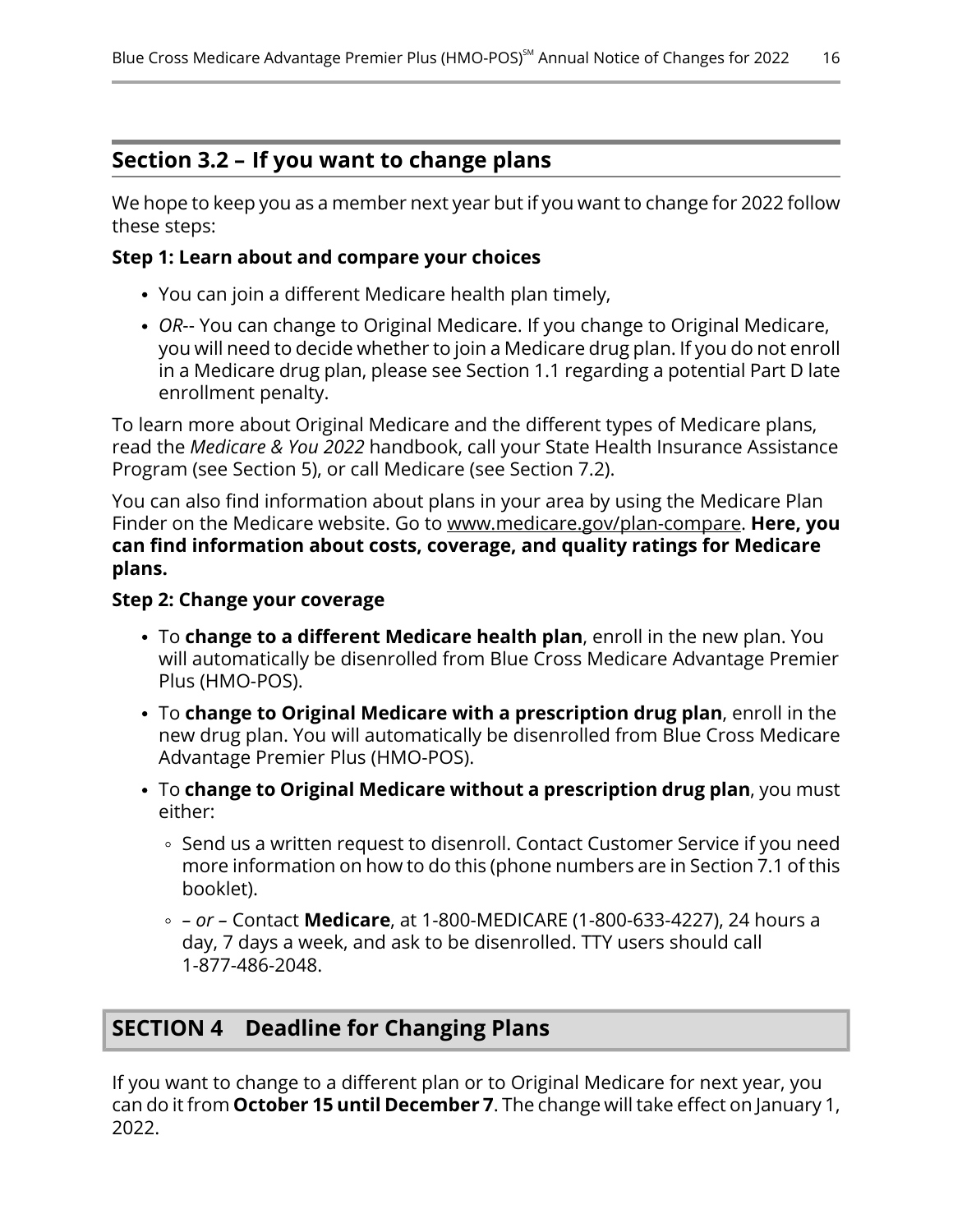#### **Are there other times of the year to make a change?**

In certain situations, changes are also allowed at other times of the year. For example, people with Medicaid, those who get "Extra Help" paying for their drugs, those who have or are leaving employer coverage, and those who move out of the service area may be allowed to make a change at other times of the year. For more information, see Chapter 10, Section 2.3 of the *Evidence of Coverage.*

If you enrolled in a Medicare Advantage plan for January 1, 2022, and don't like your plan choice, you can switch to another Medicare health plan (either with or without Medicare prescription drug coverage) or switch to Original Medicare (either with or without Medicare prescription drug coverage) between January 1 and March 31, 2022. For more information, see Chapter 10, Section 2.2 of the *Evidence of Coverage*.

### <span id="page-19-0"></span>**SECTION 5 Programs That Offer Free Counseling about Medicare**

The State Health Insurance Assistance Program (SHIP) is a government program with trained counselors in every state. In Illinois, the SHIP is called Illinois Department on Aging.

Illinois Department on Aging is independent (not connected with any insurance company or health plan). It is a state program that gets money from the Federal government to give **free** local health insurance counseling to people with Medicare. Illinois Department on Aging counselors can help you with your Medicare questions or problems. They can help you understand your Medicare plan choices and answer questions about switching plans. You can call Illinois Department on Aging at 1-800-252-8966. You can learn more about Illinois Department on Aging by visiting their website [\(https://www2.illinois.gov/aging/ship/Pages/default.aspx](https://www2.illinois.gov/aging/ship/Pages/default.aspx)).

### <span id="page-19-1"></span>**SECTION 6 Programs That Help Pay for Prescription Drugs**

You may qualify for help paying for prescription drugs.

- **"Extra Help" from Medicare.** People with limited incomes may qualify for "Extra Help" to pay for their prescription drug costs. If you qualify, Medicare could pay up to 75% or more of your drug costs including monthly prescription drug premiums, annual deductibles, and coinsurance. Additionally, those who qualify will not have a coverage gap or late enrollment penalty. Many people are eligible and don't even know it. To see if you qualify, call:
	- 1-800-MEDICARE (1-800-633-4227). TTY users should call 1-877-486-2048, 24 hours a day/7 days a week;
	- The Social Security Office at 1-800-772-1213 between 7 am and 7 pm, Monday through Friday. TTY users should call, 1-800-325-0778 (applications); or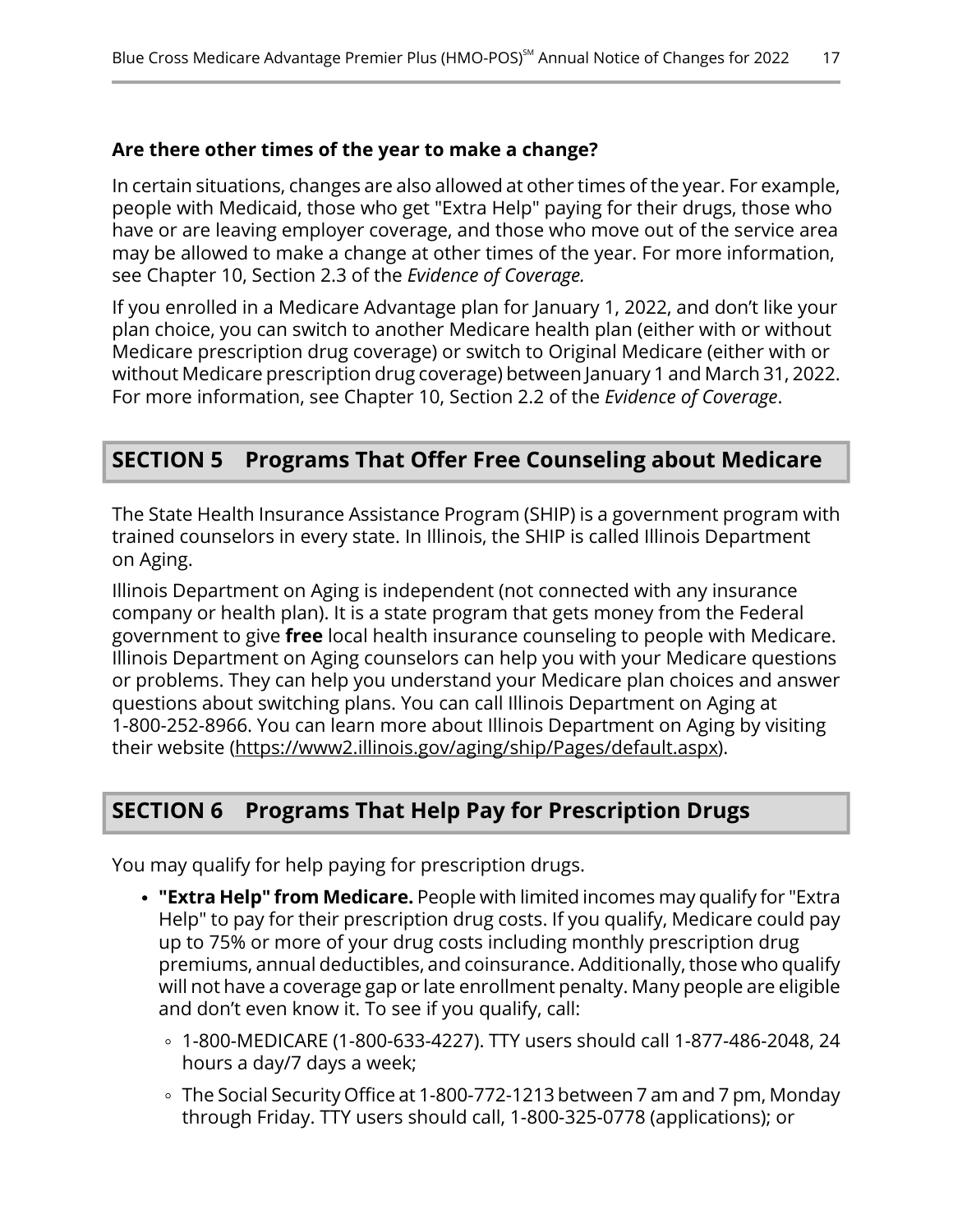- Your State Medicaid Office (applications).
- **Prescription Cost-sharing Assistance for Persons with HIV/AIDS.** The AIDS Drug Assistance Program (ADAP) helps ensure that ADAP-eligible individuals living with HIV/AIDS have access to life-saving HIV medications. Individuals must meet certain criteria, including proof of State residence and HIV status, low income as defined by the State, and uninsured/under-insured status. Medicare Part D prescription drugs that are also covered by ADAP qualify for prescription cost-sharing assistance through the Illinois Department of Public Health, 535 W. Jefferson St. First Floor, Springfield, IL 62761; [https://dph.illinois.gov/topics](https://dph.illinois.gov/topics-services/diseases-and-conditions/hiv-aids/ryan-white-care-and-hopwa-services) [services/diseases-and-conditions/hiv-aids/ryan-white-care-and-hopwa-services.](https://dph.illinois.gov/topics-services/diseases-and-conditions/hiv-aids/ryan-white-care-and-hopwa-services) For information on eligibility criteria, covered drugs, or how to enroll in the program, please call 1-217-782-4977.

### <span id="page-20-1"></span><span id="page-20-0"></span>**SECTION 7 Questions?**

### **Section 7.1 – Getting Help from Blue Cross Medicare Advantage Premier Plus (HMO-POS)**

Questions? We're here to help. Please call Customer Service at 1-877-774-8592. (TTY only, call 711). We are available for phone calls 8:00 a.m. – 8:00 p.m., local time, 7 days a week. If you are calling from April 1 through September 30, alternate technologies (for example, voicemail) will be used on weekends and holidays. Calls to these numbers are free.

#### **Read your 2022** *Evidence of Coverage* **(it has details about next year's benefits and costs)**

This *Annual Notice of Changes* gives you a summary of changes in your benefits and costs for 2022. For details, look in the 2022 *Evidence of Coverage* for Blue Cross Medicare Advantage Premier Plus (HMO-POS)*.* The *Evidence of Coverage* is the legal, detailed description of your plan benefits. It explains your rights and the rules you need to follow to get covered services and prescription drugs. A copy of the *Evidence of Coverage* is located on our website at [getblueil.com/mapd](https://www.bcbsil.com/medicare/blue-cross-medicare-options/mapd). You may also call Customer Service to ask us to mail you an *Evidence of Coverage*.

#### **Visit our Website**

You can also visit our website at [getblueil.com/mapd.](https://www.bcbsil.com/medicare/blue-cross-medicare-options/mapd) As a reminder, our website has the most up-to-date information about our provider network (*Provider Directory*) and our list of covered drugs (Formulary/Drug List).